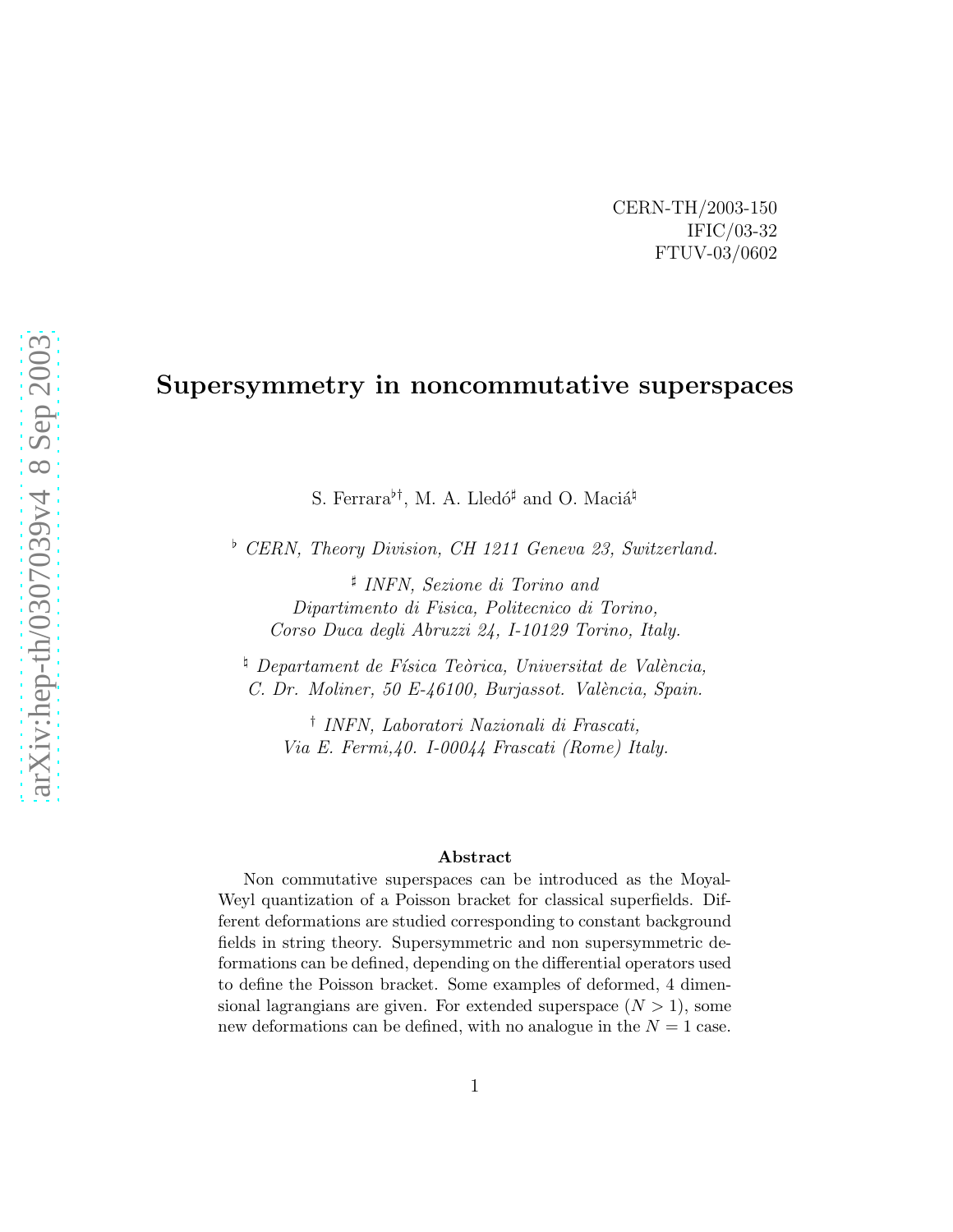### 1 Introduction

Non commutative geometry and supergeometry naturally arise in string theory in several contexts. Among others, we may mention the work of Connes, Douglas and Schwarz [\[1\]](#page-20-0) where non commutative tori where introduced as possible compactification spaces of M theory, the work of Banks, Fischler, Shenker and Susskind [\[2\]](#page-20-1) where M-theory was related to the  $N \to \infty$  limit of the supersymmetric matrix quantum mechanics describing D0-branes and the work of Seiberg and Witten [\[3\]](#page-20-2) where a certain limit of the string dynamics is described by a gauge theory in presence of a non zero background field  $B_{\mu\nu}$ . (For a review, see Ref. [\[4\]](#page-20-3), and references therein).

More recently, the extension of non commutativity to odd variables has been related to the presence of other background fields. The R-R field strength backgrounds give rise to a deformation of type  $\theta - \theta$  [\[5\]](#page-20-4), and the gravitino background gives rise to an  $x - \theta$  deformation [\[6\]](#page-20-5).

Field theories in non commutative spaces have been considered in the literature in a broader context, where a huge amount of work has been done. For an introduction to different aspects of the subject, see for example Refs. [\[7,](#page-21-0) [8,](#page-21-1) [9,](#page-21-2) [10,](#page-21-3) [11,](#page-21-4) [12\]](#page-21-5).

In connection with string theory, supersymmetric theories have been considered mainly where the deformation of superspace affects only to the spacetime part  $(x-x)$  deformations). There, the extension of Wess-Zumino [\[13,](#page-21-6) [14\]](#page-21-7) and Yang-Mills models is straightforward once the gauge invariance in superspace is properly defined [\[14\]](#page-21-7). Also in Ref. [\[14\]](#page-21-7) the possibility of a supersymmetric deformation of superspace with non vanishing  $\theta - \theta$  deformation was explored. In fact, the possibility of having fermi coordinates that have a non zero anticommutator was already studied in the literature [\[15,](#page-21-8) [16\]](#page-21-9). From a more mathematical point of view, non commutative supermanifolds and supervarieties have also been considered in the literature [\[17,](#page-21-10) [18,](#page-21-11) [19\]](#page-21-12).

Starting from the observation of Ooguri and Vafa [\[5\]](#page-20-4), deformations of the anticommuting variables have acquired renewed interest. The effect of such deformations in the Lagrangian has been investigated by Seiberg [\[20\]](#page-22-0) and Berkovits and Seiberg [\[21\]](#page-22-1).

In the present paper we consider a variety of deformations, both for  $N = 1$ and extended  $(N = 2)$  supesymmetry in  $D = 4$ . These deformations vary according the differential operators chosen to construct the Poisson bracket that afterwards becomes quantized with a star product of Moyal-Weyl type.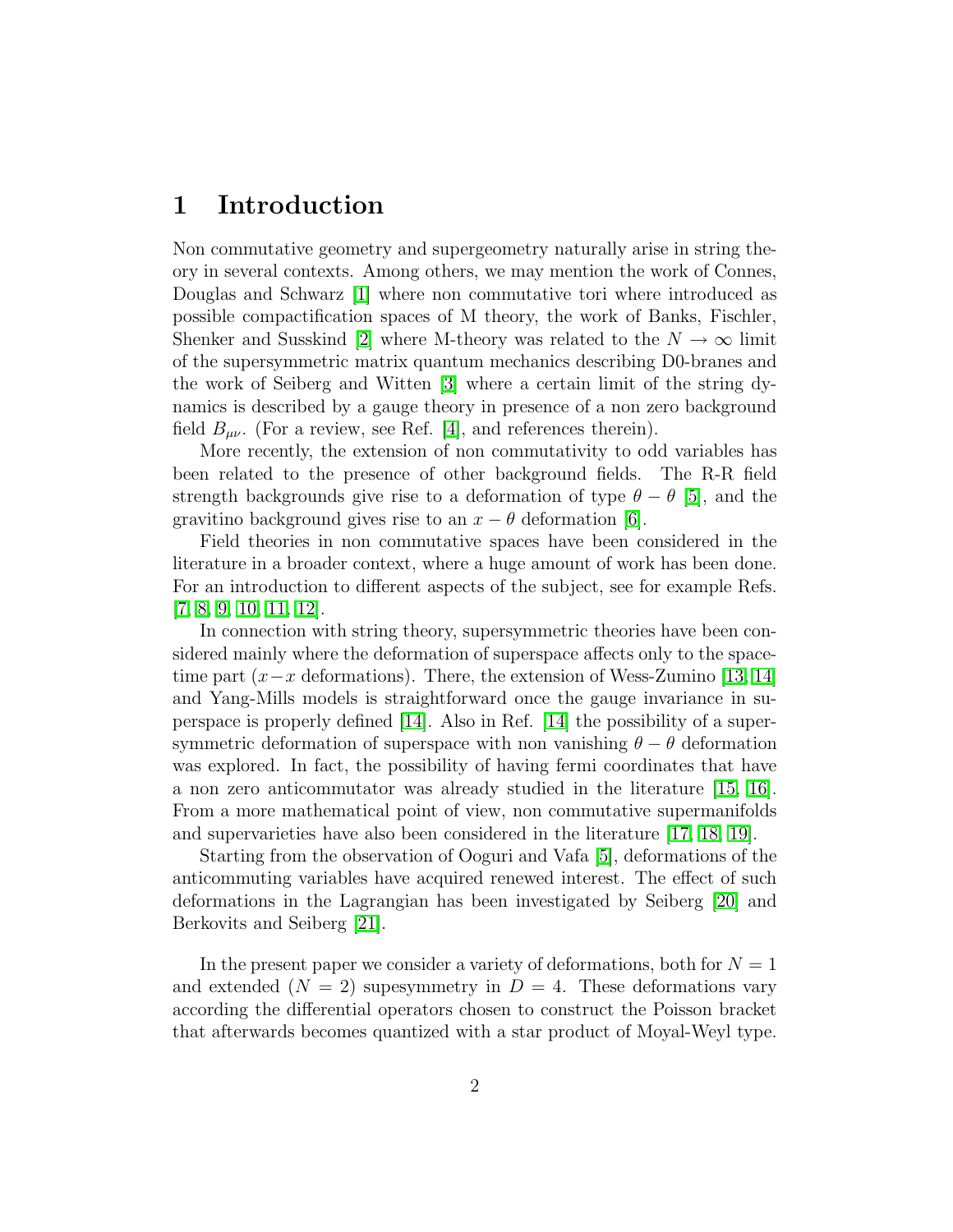In particular, we show explicitly the difference between the deformation considered in Ref. [\[14\]](#page-21-7) and the one proposed in Ref. [\[20\]](#page-22-0). The first one has the advantage of being manifestly supersymmetric, the second one, although it explicitly breaks one half of the supersymemtry, allows the definition of chiral and antichiral superfields, which form subalgebras of the star product. This was not possible with the supersymmetric deformation, and allows a simple generalization of super Yang-Mills theories to the deformed superspace. For the Wess-Zumino model both deformations lead to the same Lagrangian, preserving 1/2 of the supersymmetry.

We also consider deformations of type  $x-\theta$  and explore the consequences of these in the Lagrangian for some simple cases.

Finally we study deformations of extended superspaces where new possibilities arise. For example, one can consistently have a non trivial  $\theta - \theta$ anticommutator, which is related to having constant vector backgrounds. This corresponds to deformations of harmonic superspace [\[22\]](#page-22-2).

The paper is organized as follows. In section [2](#page-2-0) we remind some known facts about Poisson brackets in superspace and fix the notation. Section [3](#page-4-0) is devoted to the definition of supersymmetric Poisson brackets and their Moyal-Weyl deformation. In particular, we obtain the formula for the Moyal-Weyl deformation in presence of an  $x - \theta$  deformation. In section [4](#page-11-0) we consider extended superspace and its deformations. In section [5](#page-13-0) we study the deformed Wess-Zumino model in different scenarios.

### <span id="page-2-0"></span>2 Generalities on super Poisson brackets.

We consider the superalgebra  $\mathcal{A} = C^{\infty}(\mathbb{R}^n) \otimes \Lambda(\mathbb{R}^m)$  which has an obvious  $\mathbb{Z}_2$  grading. We say that an even element  $\phi$  has parity  $p(\phi) = p_{\phi} = 0$  and an odd element has parity  $p(\phi) = p_{\phi} = 1$ . We have that

$$
p(\phi\psi) = p(\phi) + p(\psi) \mod(2)
$$

Even and odd elements are homogeneous elements.

A Poisson bracket on  $A$  is a bilinear operation

$$
\{ , \} : \mathcal{A} \times \mathcal{A} \to \mathcal{A}
$$

such that for homogeneous elements  $\phi, \psi$  and  $\chi$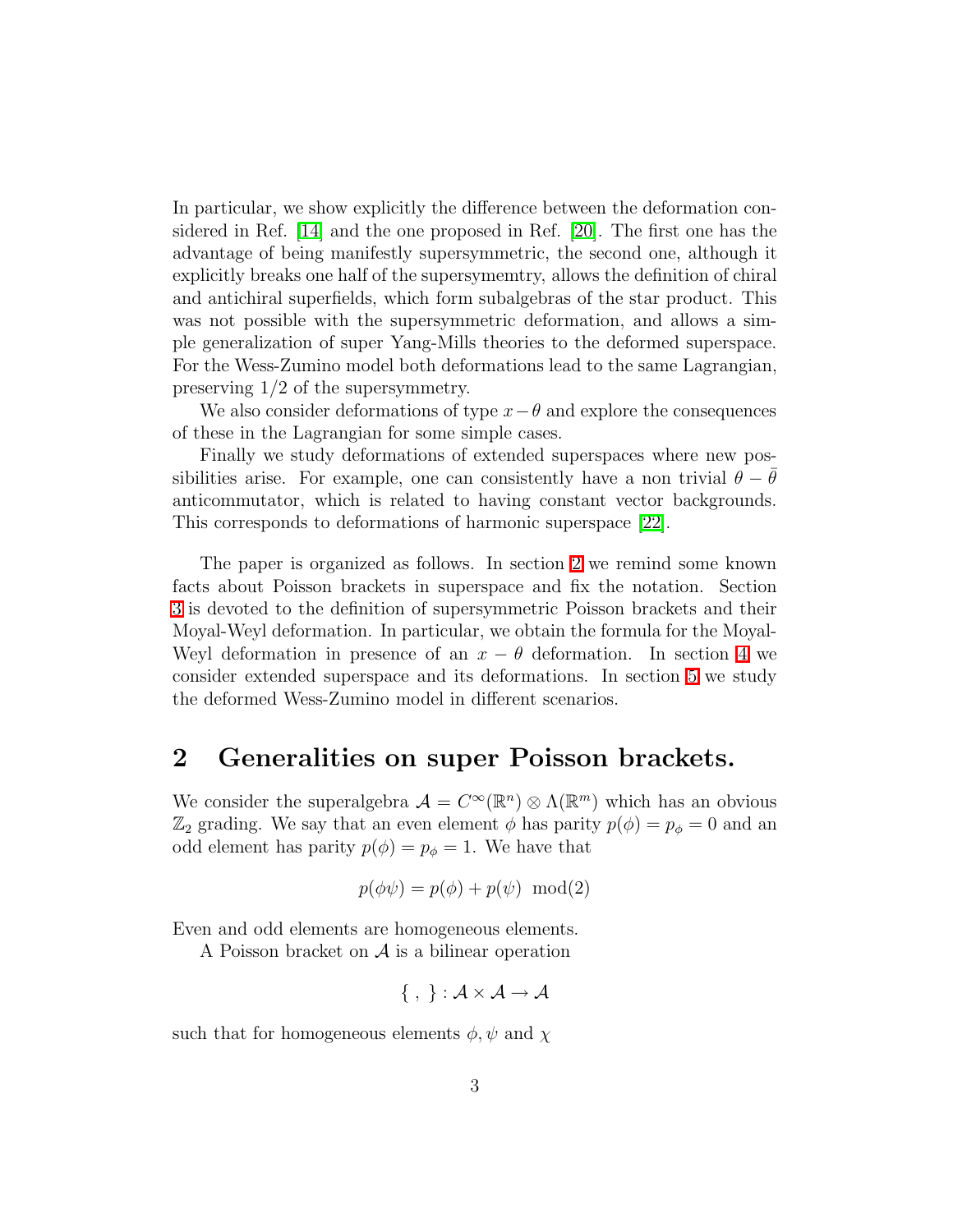- 1.  $p(\{\phi, \psi\}) = p(\phi) + p(\psi)$  (it is an *even* Poisson bracket).
- 2.  $\{\phi, \psi\} = -(-1)^{p_{\phi}p_{\psi}}\{\psi, \phi\}.$
- 3.(Derivation property)

$$
\{\phi\phi', \psi\} = \phi\{\phi', \psi\} + (-1)^{p'_{\phi}p_{\psi}}\{\phi, \psi\}\phi'
$$

$$
\{\phi, \psi\psi'\} = (-1)^{p_{\psi}p_{\phi}}\phi\{\phi, \psi'\} + \{\phi, \psi\}\psi'
$$

4. (Graded Jacobi identity)

$$
\{\phi, \{\psi, \chi\}\} + (-1)^{p_{\chi}(p_{\phi} + p_{\psi})} \{\chi, \{\phi, \psi\}\} + (-1)^{p_{\phi}(p_{\psi} + p_{\chi})} \{\psi, \{\chi, \phi\}\} = 0.
$$

Let us denote

$$
A = a,
$$
 for  $A = 1, \ldots n,$   

$$
A = \alpha + n,
$$
 for  $A = n + 1, \ldots n + m.$ 

 $z^A$  denotes generically all variables  $x^a$  and  $\theta^{\alpha}$ . Then, a Poisson bracket on A can be written as

$$
\{\phi,\psi\} = \phi \overleftarrow{\partial}_A P^{AB} \overrightarrow{\partial}_B \psi,\tag{1}
$$

where

$$
\overleftarrow{\partial}_A = \frac{\overleftarrow{\partial}}{\partial z^A}, \qquad \overrightarrow{\partial}_A = \frac{\overrightarrow{\partial}}{\partial z^A}
$$

are respectively right and left derivatives. They both coincide with the ordinary derivative in the case that  $z^A$  is an even variable. For odd variables one has

$$
(f(x)\theta^{\alpha_1}\dots\theta^{\alpha_k}\xi\theta^{\beta_1}\dots\theta^{\beta_l})\overleftarrow{\partial}_{\xi}=(-1)^l(f(x)\theta^{\alpha_1}\dots\theta^{\alpha_k}\theta^{\beta_1}\dots\theta^{\beta_l}),
$$
  

$$
\overrightarrow{\partial}_{\xi}(f(x)\theta^{\alpha_1}\dots\theta^{\alpha_k}\xi\theta^{\beta_1}\dots\theta^{\beta_l})=(-1)^k(f(x)\theta^{\alpha_1}\dots\theta^{\alpha_k}\theta^{\beta_1}\dots\theta^{\beta_l}),
$$

so

$$
\phi \overleftarrow{\partial}_A = (-1)^{p_A(p_\phi+1)} \overrightarrow{\partial}_A \phi.
$$

They are odd derivations of the algebra  $A$ :

$$
\overrightarrow{\partial}_{\xi}(\phi\psi) = \overrightarrow{\partial}_{\xi}(\phi)\psi + (-1)^{p_{\xi}p_{\phi}}\overrightarrow{\partial}_{\xi}(\psi), \qquad \text{(left derivation)},
$$
  

$$
(\phi\psi)\overleftarrow{\partial}_{\xi} = \phi(\psi)\overleftarrow{\partial}_{\xi} + (-1)^{p_{\xi}p_{\psi}}(\phi)\overleftarrow{\partial}_{\xi}\psi, \qquad \text{(right derivation)}.
$$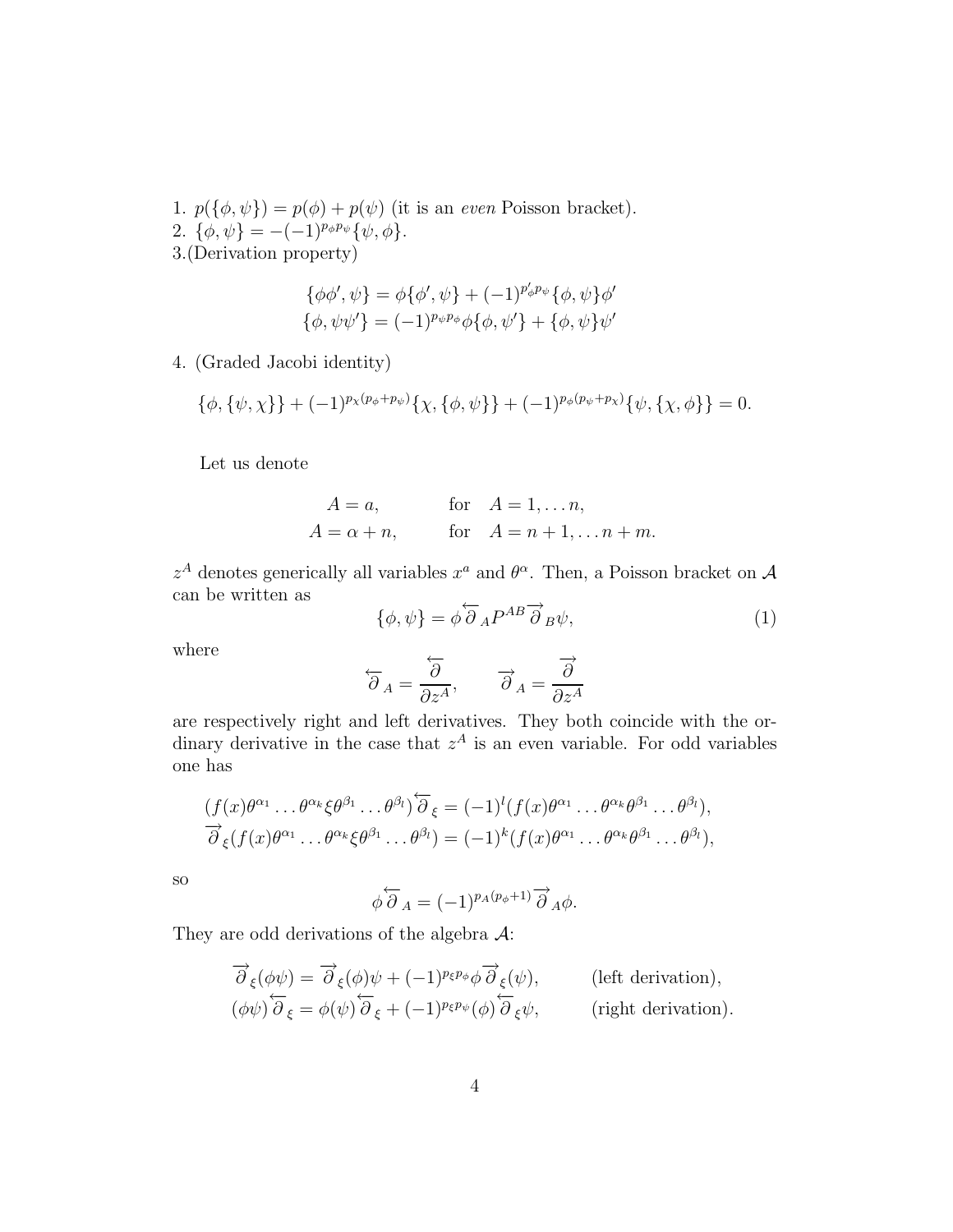Right and left derivatives are chosen in such way that for  $F \in \mathcal{A}$ 

$$
dF = F \overleftarrow{\partial}_{\xi} d\theta = d\theta \overrightarrow{\partial}_{\xi} F.
$$

If  $P^{AB} = -(-1)^{p_{A}p_{B}}P^{BA}$  and  $p(P^{AB}) = p_{A} + p_{B}$ , then properties 1,2,3 are automatically satisfied.

If we want to consider a constant Poisson bracket  $(P^{AB} = \text{constant},$ that is, independent of  $z^A$ ), we have to extend the scalars to a commutative superalgebra. Then the entries of R and S are *odd scalars*. The algebra will be  $\mathcal{A}[\xi^1,\ldots\xi^s] = \mathbb{C}^\infty(\mathbb{R}^n) \otimes \Lambda(\mathbb{R}^m) \otimes \Lambda(\mathbb{R}^s)$ , where the odd generators  $\xi^i \in \Lambda(\mathbb{R}^s)$  are considered as scalars (inert under the derivations). Then, the graded Jacobi identity is also satisfied.

## <span id="page-4-0"></span>3 Supersymmetric Poisson brackets and star products

We consider a four dimensional space time with coordinates  $x^{\mu}$ ,  $\mu = 0, \ldots 3$ and Minkowskian signature. For the moment being we take  $N = 1$  supersymmetry, with one complex Weyl spinor  $\theta^{\alpha}$ ,  $\alpha = 1, 2$ , generating the odd part of the superspace. On the space of superfields the covariant left derivatives are defined as

$$
\overrightarrow{D}_{\alpha}\Phi = \overrightarrow{\partial}_{\alpha}\Phi + i\sigma^{\mu}_{\alpha\dot{\alpha}}\overrightarrow{\theta}^{\dot{\alpha}}\partial_{\mu}\Phi
$$

$$
\overrightarrow{D}_{\dot{\alpha}}\Phi = -\overrightarrow{\partial}_{\dot{\alpha}}\Phi - i\theta^{\alpha}\sigma^{\mu}_{\alpha\dot{\alpha}}\partial_{\mu}\Phi
$$

satisfying an algebra

$$
\{\overrightarrow{D}_{\alpha},\overrightarrow{D}_{\beta}\}=\{\overrightarrow{\overrightarrow{D}}_{\dot{\alpha}},\overrightarrow{\overrightarrow{D}}_{\dot{\beta}}\}=0
$$

$$
\{\overrightarrow{D}_{\alpha},\overrightarrow{\overrightarrow{D}}_{\dot{\alpha}}\}=-2i\sigma^{\mu}_{\alpha\dot{\alpha}}\partial_{\mu}.
$$

Given a left derivation  $\overrightarrow{\mathcal{D}}$  of degree  $p_{\mathcal{D}}$ , that is,

$$
\overrightarrow{\mathcal{D}}(\Phi\Psi) = \overrightarrow{\mathcal{D}}(\Phi)\Psi + (-1)^{p_{\mathcal{D}}p_{\Phi}}\Phi\overrightarrow{\mathcal{D}}(\Psi),
$$

one can define a right derivation  $\overleftarrow{\mathcal{D}}$ , also of degree  $p_{\mathcal{D}}$ 

$$
(\Phi\Psi)\overleftarrow{\mathcal{D}} = \Phi(\Psi)\overleftarrow{\mathcal{D}} + (-1)^{p_{\mathcal{D}}p_{\Psi}}(\Phi)\overleftarrow{\mathcal{D}}\Psi,
$$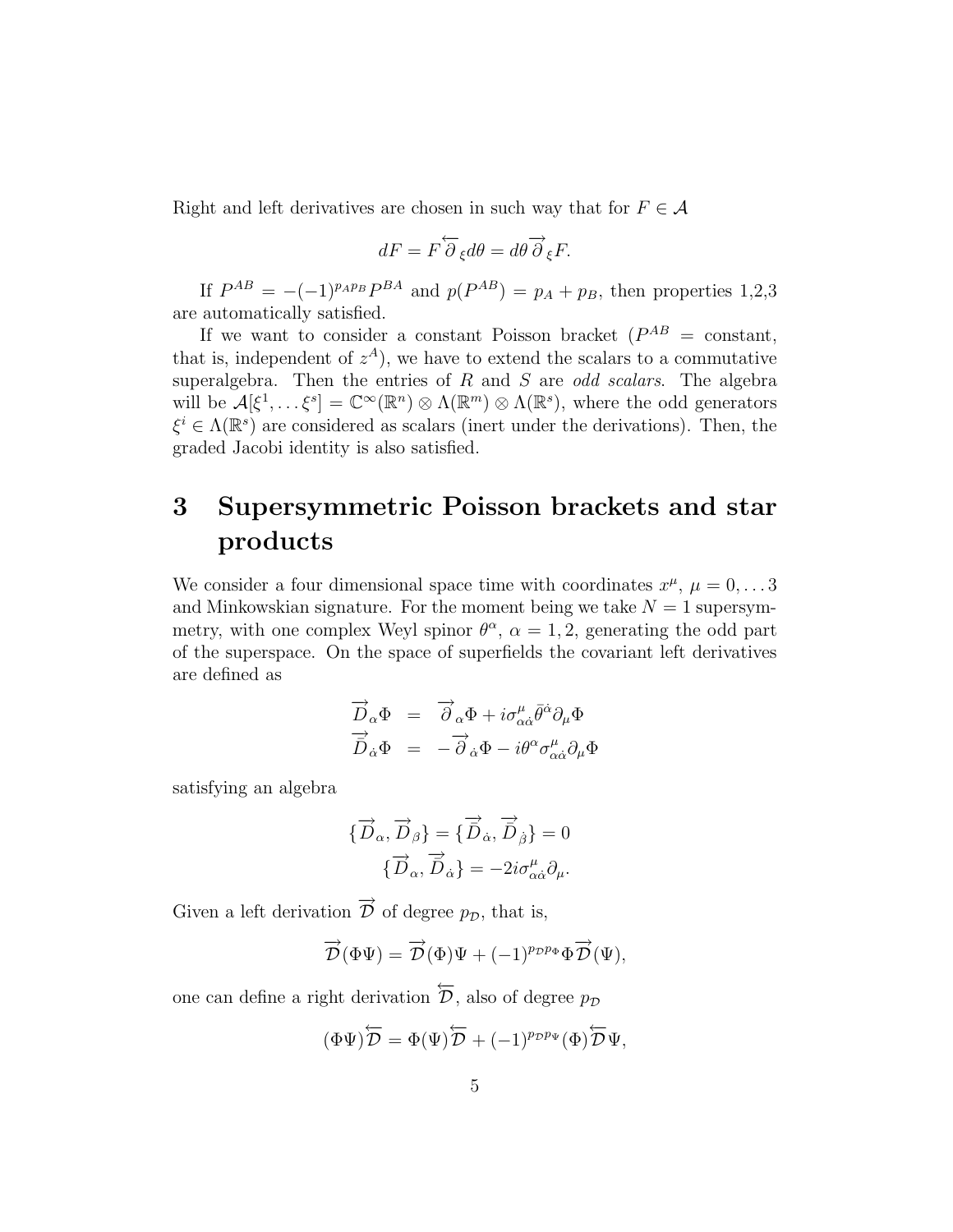in the following way

$$
\Phi \overleftarrow{\mathcal{D}} = (-1)^{p_{\mathcal{D}}(p_{\Phi}+1)} \overrightarrow{\mathcal{D}} \Phi.
$$

Then we can define the right covariant derivatives as

$$
\begin{array}{rcl}\n\Phi \overleftarrow{D}_{\alpha} & = & \Phi \overleftarrow{\partial}_{\alpha} - i \partial_{\mu} \Phi \sigma^{\mu}_{\alpha \dot{\alpha}} \bar{\theta}^{\dot{\alpha}} \\
\Phi \overleftarrow{D}_{\dot{\alpha}} & = & - \Phi \overleftarrow{\partial}_{\dot{\alpha}} + i \partial_{\mu} \Phi \theta^{\alpha} \sigma^{\mu}_{\alpha \dot{\alpha}}.\n\end{array}
$$

They satisfy an algebra

$$
\{\overleftarrow{D}_{\alpha}, \overleftarrow{D}_{\beta}\} = \{\overleftarrow{D}_{\dot{\alpha}}, \overleftarrow{D}_{\dot{\beta}}\} = 0
$$

$$
\{\overleftarrow{D}_{\alpha}, \overleftarrow{D}_{\dot{\alpha}}\} = +2i\sigma^{\mu}_{\alpha\dot{\alpha}}\partial_{\mu}.
$$

On may notice that for any two odd derivations

<span id="page-5-0"></span>
$$
[\overleftrightarrow{D}, \overrightarrow{D}]\Phi = (-1)^{p_{\Phi}} {\overrightarrow{D}, \overrightarrow{D}}\Phi. \tag{2}
$$

The supersymmetry algebra is realized as an algebra of left derivations on superspace

$$
\overrightarrow{Q}_{\alpha} = \overrightarrow{\partial}_{\alpha} - i\sigma^{\mu}_{\alpha\dot{\alpha}}\overrightarrow{\theta}^{\dot{\alpha}}\partial_{\mu}, \qquad \overrightarrow{\hat{Q}}_{\alpha} = -\overrightarrow{\hat{\partial}}_{\dot{\alpha}} + i\theta^{\alpha}\sigma^{\mu}_{\alpha\dot{\alpha}}\partial_{\mu},
$$

satisfying

<span id="page-5-2"></span>
$$
\{\overrightarrow{Q}_{\alpha}, \overrightarrow{Q}_{\beta}\} = \{\overrightarrow{Q}_{\dot{\alpha}}, \overrightarrow{Q}_{\dot{\beta}}\} = 0
$$
  

$$
\{\overrightarrow{Q}_{\alpha}, \overrightarrow{\tilde{Q}}_{\dot{\alpha}}\} = +2i\sigma^{\mu}_{\alpha\dot{\alpha}}\partial_{\mu}.
$$

<span id="page-5-1"></span>One has also

$$
\{\overrightarrow{D}_{\alpha},\overrightarrow{Q}_{\beta}\} = \{\overrightarrow{D}_{\alpha},\overrightarrow{\hat{Q}}_{\dot{\beta}}\} = \{\overrightarrow{\hat{D}}_{\dot{\alpha}},\overrightarrow{Q}_{\beta}\} = \{\overrightarrow{\hat{D}}_{\dot{\alpha}},\overrightarrow{\hat{Q}}_{\dot{\beta}}\} = 0. \tag{3}
$$

#### 3.1 Supersymmetric Poisson brackets

On the space of complex superfields one can consider the following Poisson bracket, which is a generalization of the Poisson bracket considered in [\[14\]](#page-21-7):

$$
\{\Phi,\Psi\}_1 = P^{\mu\nu}\frac{\partial\Phi}{\partial x^{\mu}}\frac{\partial\Psi}{\partial x^{\nu}} + P^{\alpha\beta}\Phi\overleftrightarrow{D}_{\alpha}\overrightarrow{D}_{\beta}\Psi + \frac{\partial\Phi}{\partial x^{\mu}}P^{\mu\alpha}\overrightarrow{D}_{\alpha}\Psi - \Phi\overleftrightarrow{D}_{\alpha}P^{\mu\alpha}\frac{\partial\Psi}{\partial x^{\mu}}.\tag{4}
$$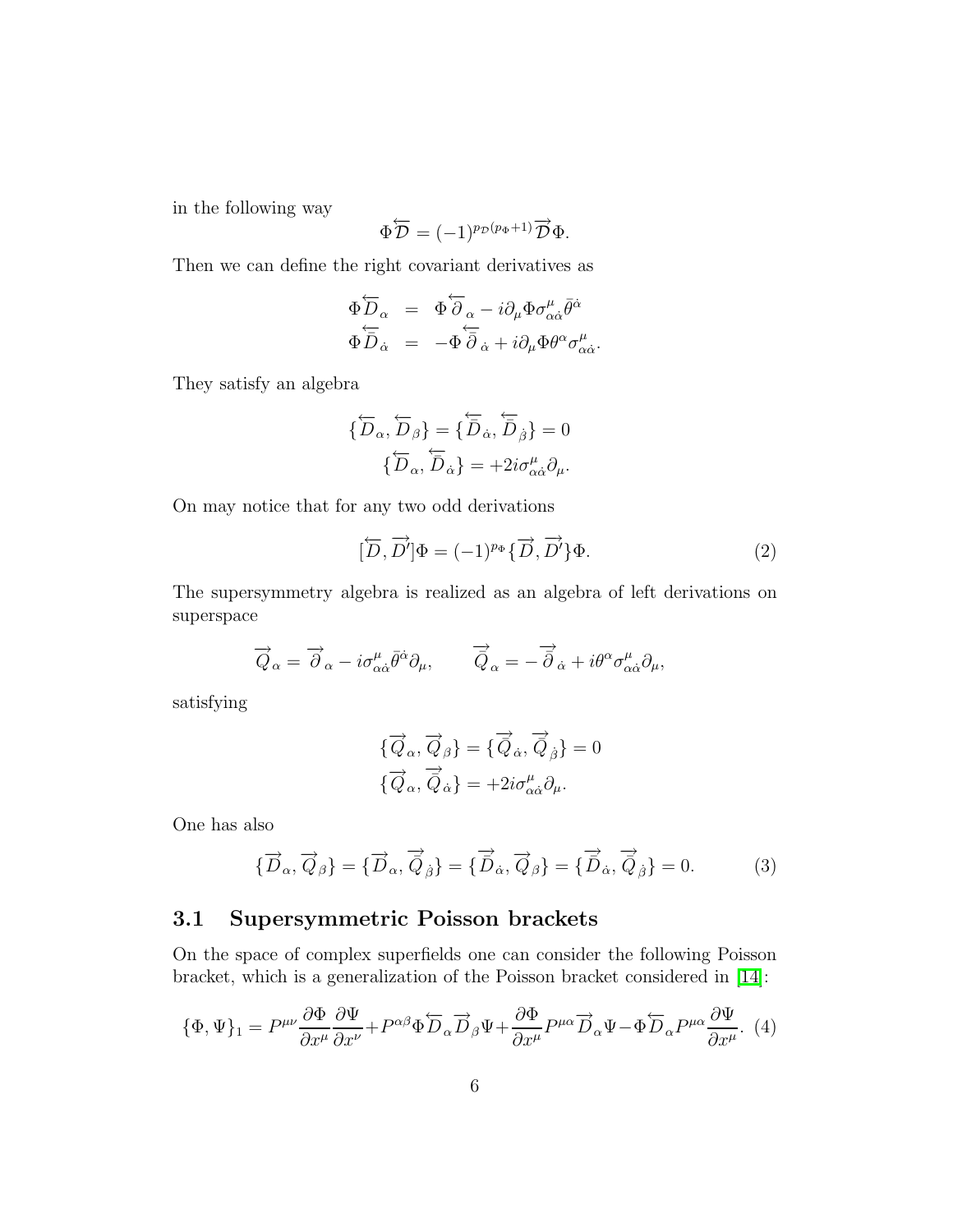This satisfies the Jacobi identity with  $P^{\mu\nu}$  antisymmetric,  $P^{\alpha\beta}$  symmetric,  $P^{\mu\alpha}$  arbitrary (and odd), and all of them constant. It will be convenient to take  $P^{\mu\nu}$  pure imaginary, while the other matrices are just complex. Because of  $(2)$  and  $(3)$ ,  $\{ \}$ ,  $\}$ <sub>1</sub> is a *supersymmetric* Poisson bracket, that is, the supersymmetry charges are derivations with respect to the Poisson bracket,

$$
\overrightarrow{Q}\{\Phi,\Psi\} = \{\overrightarrow{Q}\Phi,\Psi\} + (-1)^{p_{\Phi}}\{\Phi,\overrightarrow{Q}\Psi\}
$$

$$
\overrightarrow{Q}\{\Phi,\Psi\} = \{\overrightarrow{Q}\Phi,\Psi\} + (-1)^{p_{\Phi}}\{\Phi,\overrightarrow{Q}\Psi\}.
$$

One can replace  $D$  by  $\overline{D}$  in [\(4\)](#page-5-2) and write another Poisson bracket

$$
\{\Phi,\Psi\}_2 = P^{\mu\nu}\frac{\partial \Phi}{\partial x^\mu}\frac{\partial \Psi}{\partial x^\nu} + P^{\dot{\alpha}\dot{\beta}}\Phi \overleftrightarrow{\overline{D}}_{\dot{\alpha}}\overrightarrow{\overline{D}}_{\dot{\beta}}\Psi + \frac{\partial \Phi}{\partial x^\mu}P^{\mu\dot{\alpha}}\overrightarrow{\overline{D}}_{\dot{\alpha}}\Psi - \Phi \overleftarrow{\overline{D}}_{\dot{\alpha}}P^{\mu\dot{\alpha}}\frac{\partial \Psi}{\partial x^\mu}.
$$

but one cannot have in principle terms with both derivatives,  $D$  and  $\bar{D}$ , since they do not anticommute, and the Jacobi identity will not be immediately satisfied. A consequence of this is that  $\{ , \}$ <sub>1,2</sub> are degenerate in the space of odd variables. Another consequence is that in Minkowskian space the Poisson brackets do not satisfy a reality condition,

$$
\{\Phi^*,\Psi^*\}_{1,2}\neq\{\Psi,\Phi\}_{1,2}^*,
$$

which does not mean that they are ill defined nor inconsistent in any way. If we take  $(P^{\alpha\beta})^* = P^{\dot{\alpha}\dot{\beta}}$  and  $(P^{\mu\alpha})^* = -P^{\mu\dot{\alpha}}$ , they satisfy instead the relation

$$
\{\Phi^*,\Psi^*\}_{1,2}=\{\Psi,\Phi\}_{2,1}^*.
$$

In Section [5.4](#page-18-0) we will use the quantization of these Poisson brackets to give a prescription for a deformed Wess-Zumino Lagrangian which is invariant with respect to the whole supertranslation algebra.

In other signatures or dimensions, a similar, supersymmetric Poisson bracket may admit such a reality condition [\[24\]](#page-22-3).

Chiral superfields,  $\bar{D}_{\dot{\alpha}}\Phi = 0$ , are a Poisson subalgebra of { , }<sub>2</sub> (as antichiral superfields,  $D_{\dot{\alpha}}\Phi = 0$ , are a Poisson subalgebra of  $\{\ ,\ \}_1$ ). Indeed, the Poisson structures restricted to these subspaces involve only the even coordinates  $x^{\mu}$ .

It is useful to express  $\{ , \}$ <sub>1,2</sub> in terms of ordinary derivatives: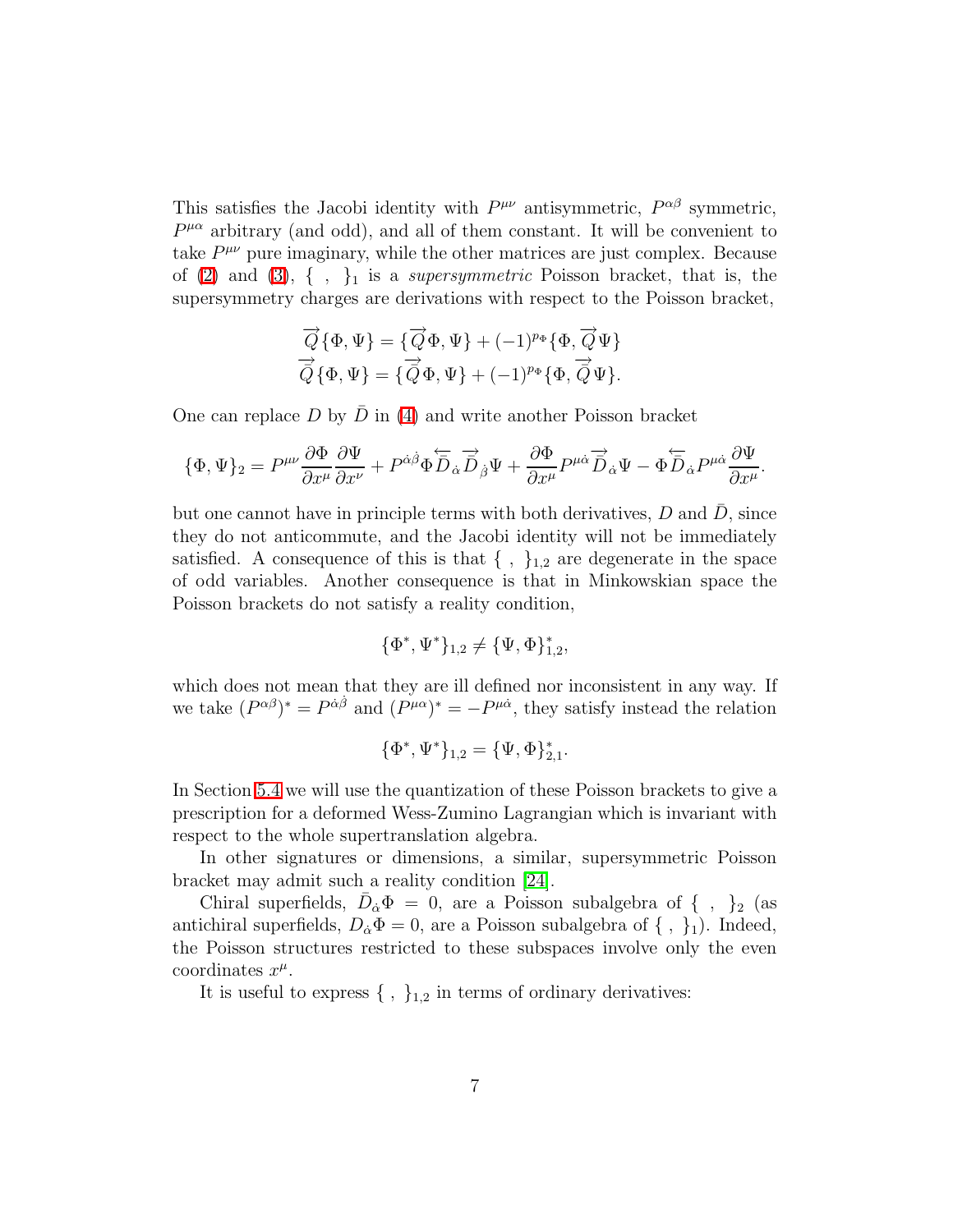$$
\begin{split}\n\{\Phi, \Psi\}_1 &= \left(P^{\mu\nu} + C^{\mu\nu}\bar{\theta}\bar{\theta} + iP^{\mu\alpha}\sigma^{\nu}_{\alpha\dot{\alpha}}\bar{\theta}^{\dot{\alpha}} - iP^{\nu\alpha}\sigma^{\mu}_{\alpha\dot{\alpha}}\bar{\theta}^{\dot{\alpha}}\right)\partial_{\mu}\Phi\partial_{\nu}\Psi \\
&+ \partial_{\mu}\Phi\left(iP^{\alpha\beta}\sigma^{\mu}_{\alpha\dot{\alpha}}\bar{\theta}^{\dot{\alpha}} + P^{\mu\beta}\right)\overrightarrow{\partial}_{\beta}\Psi - \Phi\overleftarrow{\partial}_{\alpha}\left(iP^{\alpha\beta}\sigma^{\nu}_{\beta\dot{\beta}}\bar{\theta}^{\dot{\beta}} + P^{\nu\alpha}\right)\partial_{\nu}\Psi \\
&+ P^{\alpha\beta}\Phi\overleftarrow{\partial}_{\alpha}\overrightarrow{\partial}_{\beta}\Psi,\n\end{split}
$$

$$
\begin{split} \{\Phi,\Psi\}_{2} &= \left(P^{\mu\nu} + \theta\theta D^{\mu\nu} - iP^{\mu\dot{\alpha}}\theta^{\alpha}\sigma^{\nu}_{\alpha\dot{\alpha}} + iP^{\mu\dot{\alpha}}\theta^{\alpha}\sigma^{\mu}_{\alpha\dot{\alpha}}\right)\partial_{\mu}\Phi\partial_{\nu}\Psi \\ & + \partial_{\mu}\Phi\left(iP^{\dot{\alpha}\dot{\beta}}\theta^{\alpha}\sigma^{\mu}_{\alpha\dot{\alpha}} - P^{\mu\dot{\beta}}\right)\overrightarrow{\partial}_{\dot{\beta}}\Psi - \Phi\overleftarrow{\partial}_{\dot{\alpha}}\left(iP^{\dot{\alpha}\dot{\beta}}\theta^{\beta}\sigma^{\nu}_{\beta\dot{\beta}} - P^{\nu\dot{\alpha}}\right)\partial_{\nu}\Psi \\ & + P^{\dot{\alpha}\dot{\beta}}\Phi\overleftarrow{\partial}_{\dot{\alpha}}\overrightarrow{\partial}_{\dot{\beta}}\Psi, \end{split}
$$

where

$$
C^{\mu\nu} = \frac{1}{2} P^{\alpha\beta} \sigma^{\mu}_{\alpha\dot{\alpha}} \sigma^{\nu}_{\beta\dot{\beta}} \epsilon^{\dot{\alpha}\dot{\beta}}, \qquad D^{\mu\nu} = -\frac{1}{2} P^{\dot{\alpha}\dot{\beta}} \epsilon^{\alpha\beta} \sigma^{\mu}_{\alpha\dot{\alpha}} \sigma^{\nu}_{\beta\dot{\beta}}
$$

.

From these formulas the commutation rules of the basic variables  $x^{\mu}, \theta^{\alpha}, \bar{\theta}^{\dot{\alpha}}$ can be read directly.

We make now a change of variables [\[25\]](#page-22-4)

$$
x^{\mu}
$$
,  $\theta^{\alpha}$ ,  $\bar{\theta}^{\dot{\alpha}}$   $\longrightarrow y^{\mu} = x^{\mu} + i\theta^{\alpha}\sigma_{\alpha\dot{\alpha}}^{\mu}\bar{\theta}^{\dot{\alpha}}$ ,  $\theta^{\alpha}$ ,  $\bar{\theta}^{\dot{\alpha}}$ .

A superfield may be expressed in both coordinate systems

$$
\Phi(x,\theta,\bar{\theta}) = \Phi'(y,\theta,\bar{\theta}).
$$

The covariant derivatives and supersymmetry charges take the form

$$
\overrightarrow{D}_{\alpha}\Phi' = \overrightarrow{\partial}_{\alpha}\Phi' + 2i\sigma^{\mu}_{\alpha\dot{\alpha}}\overrightarrow{\theta}^{\dot{\alpha}}\frac{\partial\Phi'}{\partial y^{\mu}} \qquad \overrightarrow{\overrightarrow{D}}_{\dot{\alpha}}\Phi' = -\overrightarrow{\partial}_{\dot{\alpha}}\Phi',
$$

$$
\overrightarrow{\overrightarrow{Q}}_{\dot{\alpha}}\Phi' = -\overrightarrow{\partial}_{\dot{\alpha}}\Phi' + 2i\theta^{\alpha}\sigma^{\mu}_{\alpha\dot{\alpha}}\frac{\partial\Phi'}{\partial y^{\mu}} \qquad \overrightarrow{Q}_{\alpha}\Phi' = \overrightarrow{\partial}_{\alpha}\Phi'.
$$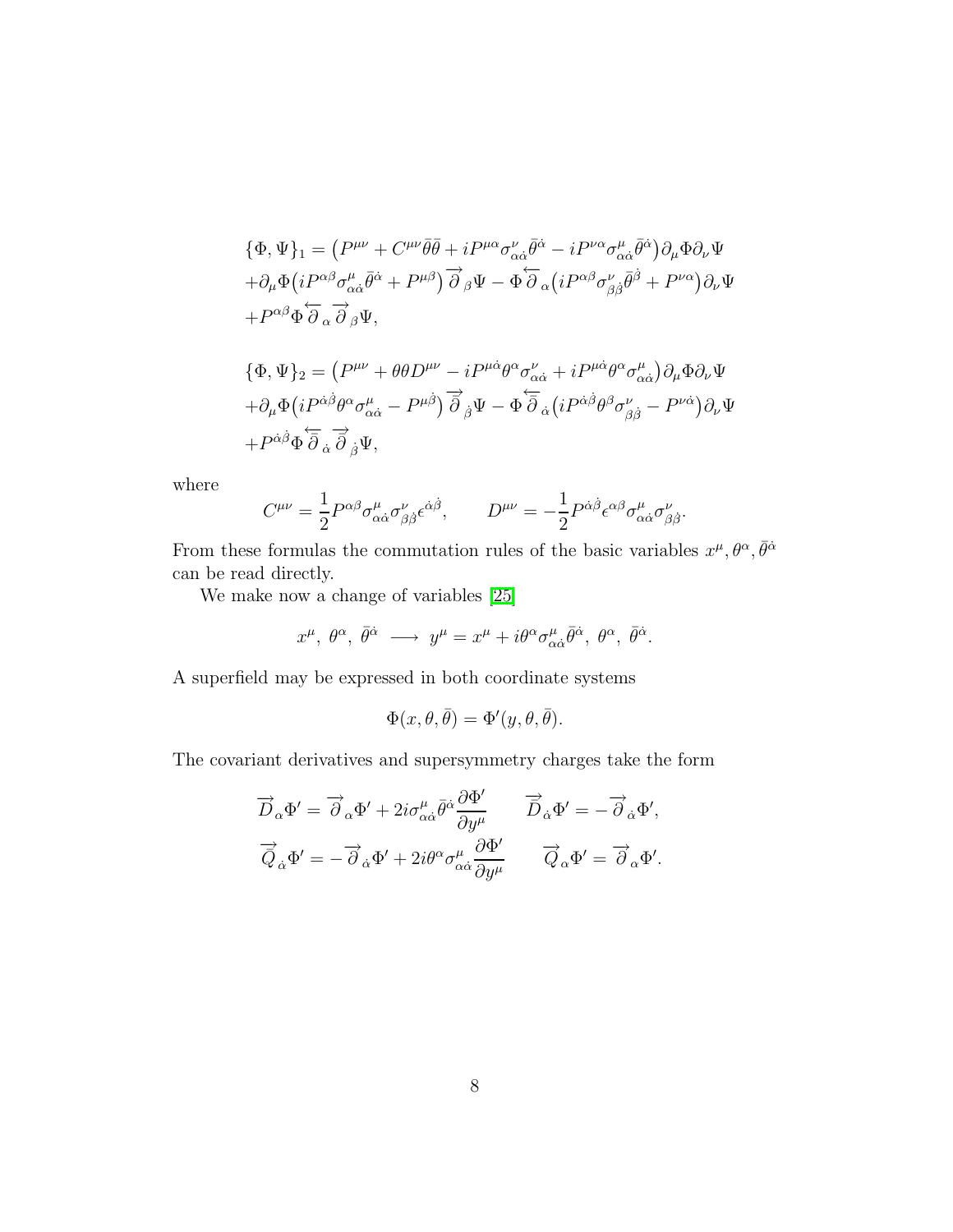In the new coordinates the brackets  $\{ , \}$ <sub>1,2</sub> become

$$
\{\Phi',\Psi'\}_1 = \left(P^{\mu\nu} + 4C^{\mu\nu}\bar{\theta}\bar{\theta} + 2iP^{\mu\alpha}\sigma^{\nu}_{\alpha\dot{\alpha}}\bar{\theta}^{\dot{\alpha}} - 2iP^{\nu\alpha}\sigma^{\mu}_{\alpha\dot{\alpha}}\bar{\theta}^{\dot{\alpha}}\right)\frac{\partial\Phi'}{\partial y^{\mu}}\frac{\partial\Psi'}{\partial y^{\nu}} \n+ \frac{\partial\Phi'}{\partial y^{\mu}} \left(2iP^{\alpha\beta}\sigma^{\mu}_{\alpha\dot{\alpha}}\bar{\theta}^{\dot{\alpha}} + P^{\mu\beta}\right)\overrightarrow{\partial}_{\beta}\Psi' - \Phi'\overleftarrow{\partial}_{\alpha}\left(2iP^{\alpha\beta}\sigma^{\nu}_{\beta\dot{\beta}}\bar{\theta}^{\dot{\beta}} + P^{\nu\alpha}\right)\frac{\partial\Psi'}{\partial y^{\nu}} \n+ P^{\alpha\beta}\Phi'\overleftarrow{\partial}_{\alpha}\overrightarrow{\partial}_{\beta}\Psi', \n\{\Phi',\Psi'\}_2 = P^{\mu\nu}\frac{\partial\Phi'}{\partial y^{\mu}}\frac{\partial\Psi'}{\partial y^{\nu}} + P^{\alpha\dot{\beta}}\Phi'\overleftarrow{\partial}_{\dot{\alpha}}\overrightarrow{\partial}_{\dot{\beta}}\Psi' \n+ \frac{\partial\Phi'}{\partial y^{\mu}}P^{\mu\dot{\alpha}}\overrightarrow{\partial}_{\dot{\alpha}}\Psi' - \Phi'\overleftarrow{\partial}_{\dot{\alpha}}P^{\mu\dot{\alpha}}\frac{\partial\Psi'}{\partial y^{\mu}},
$$

<span id="page-8-0"></span>which simplifies  $\{\ ,\ \}_2$ .

#### 3.2 Non supersymmetric Poisson brackets

One can define different Poisson brackets by making use of the operators  $Q_\alpha$ and  $\overline{Q}_{\dot{\alpha}}$ . In fact, the operators D's and the Q's play interchangeable roles. Consider for example the brackets [\[20\]](#page-22-0)

<span id="page-8-1"></span>
$$
\{\Phi, \Psi\}_3 = P^{\mu\nu}\frac{\partial \Phi}{\partial x^{\mu}} \frac{\partial \Psi}{\partial x^{\nu}} + P^{\alpha\beta} \Phi \overleftrightarrow{Q}_{\alpha} \overrightarrow{Q}_{\beta} \Psi + \frac{\partial \Phi}{\partial x^{\mu}} P^{\mu\alpha} \overrightarrow{Q}_{\alpha} \Psi - \Phi \overleftrightarrow{Q}_{\alpha} P^{\mu\alpha} \frac{\partial \Psi}{\partial x^{\mu}} (5)
$$
  

$$
\{\Phi, \Psi\}_4 = P^{\mu\nu} \frac{\partial \Phi}{\partial x^{\mu}} \frac{\partial \Psi}{\partial x^{\nu}} + P^{\dot{\alpha}\dot{\beta}} \Phi \overleftrightarrow{Q}_{\dot{\alpha}} \overrightarrow{Q}_{\dot{\beta}} \Psi + \frac{\partial \Phi}{\partial x^{\mu}} P^{\mu\dot{\alpha}} \overrightarrow{Q}_{\dot{\alpha}} \Psi - \Phi \overleftrightarrow{Q}_{\dot{\alpha}} P^{\mu\dot{\alpha}} \frac{\partial \Psi}{\partial x^{\mu}},
$$

where the right acting charges are

$$
\begin{array}{rcl}\n\Phi \overleftarrow{Q}_{\alpha} & = & \Phi \overleftarrow{\partial}_{\alpha} + i \frac{\partial \Phi}{\partial x^{\mu}} \sigma^{\mu}_{\alpha \dot{\alpha}} \overrightarrow{\theta}^{\dot{\alpha}} \\
\Phi \overleftarrow{\partial}_{\dot{\alpha}} & = & \Phi \overleftarrow{\partial}_{\dot{\alpha}} + i \frac{\partial \Psi}{\partial x^{\mu}} \theta^{\alpha} \sigma^{\mu}_{\alpha \dot{\alpha}}.\n\end{array}
$$

In terms of the coordinates  $y, \theta, \overline{\theta}$ , the bracket {, }<sub>3</sub>, for example, becomes

$$
\{\Phi',\Psi'\}_3 = P^{\mu\nu}\frac{\partial \Phi'}{\partial y^{\mu}}\frac{\partial \Psi'}{\partial y^{\nu}} + P^{\alpha\beta}\Phi'\overleftarrow{\partial}_{\alpha}\overrightarrow{\partial}_{\beta}\Psi' + \frac{\partial \Phi}{\partial y^{\mu}}P^{\mu\alpha}\overrightarrow{\partial}_{\alpha}\Psi - \Phi\overleftarrow{\partial}_{\alpha}P^{\mu\alpha}\frac{\partial \Psi}{\partial y^{\mu}}.
$$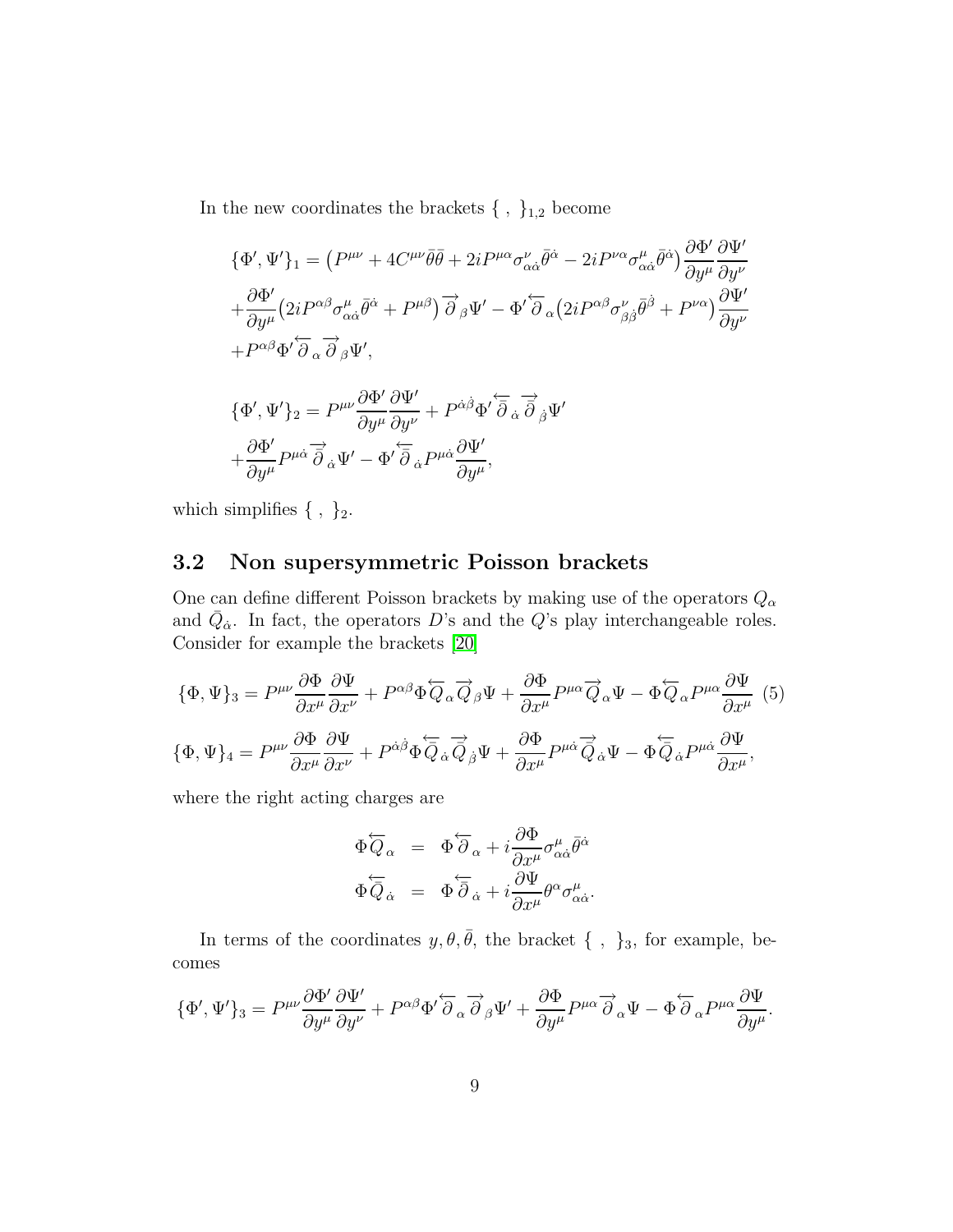The quantization of this bracket with  $P^{\mu\nu} = P^{\mu\alpha} = 0$  was explored in Ref. [\[20\]](#page-22-0). Since  $\{Q,\bar{Q}\}\neq 0$ , this bracket is not supersymmetric with respect to the charges  $Q$ , that is,

$$
\overrightarrow{\hat{Q}}\{\Phi,\Psi\}_3\neq\{\overrightarrow{\hat{Q}}\Phi,\Psi\}_3+(-1)^{p_{\Phi}}\{\Phi,\overrightarrow{\hat{Q}}\Psi\}_3,
$$

although it is still supersymmetric with respect to the charges Q. Because of  $(3)$ , one has instead that the operators D and D are derivations with respect to this bracket,

$$
\overrightarrow{D} \{\Phi, \Psi\}_{3,4} = \{\overrightarrow{D}\Phi, \Psi\}_{3,4} + (-1)^{p_{\Phi}} \{\Phi, \overrightarrow{D}\Psi\}_{3,4} \n\overrightarrow{D} \{\Phi, \Psi\}_{3,4} = \{\overrightarrow{D}\Phi, \Psi\}_{3,4} + (-1)^{p_{\Phi}} \{\Phi, \overrightarrow{D}\Psi\}_{3,4}.
$$

It follows that the subspaces of chiral  $(D\Phi=0)$  and antichiral  $(D\Phi=0)$  superfields are Poisson subalgebras of  $\{ , \}$ <sub>3,4</sub>.

One could use a different change of variables

$$
x^{\mu}
$$
,  $\theta^{\alpha}$ ,  $\bar{\theta}^{\dot{\alpha}}$   $\longrightarrow \bar{y}^{\mu} = x^{\mu} - i\theta^{\alpha}\sigma_{\alpha\dot{\alpha}}^{\mu}\bar{\theta}^{\dot{\alpha}}$ ,  $\theta^{\alpha}$ ,  $\bar{\theta}^{\dot{\alpha}}$ ,

with superfields

$$
\Phi(x,\theta,\bar{\theta}) = \Phi''(\bar{y},\theta,\bar{\theta}).
$$

The brackets  $\{\, ,\,\}_1$  and  $\{\, ,\,\}_4$  would acquire simpler forms. The procedure is identical and we will not repeat it here.

#### 3.3 Moyal-Weyl star products

Generically we consider Poisson brackets of the form

<span id="page-9-0"></span>
$$
\{\Phi, \Psi\} = \Phi \overleftarrow{\mathcal{D}_A} P^{AB} \overrightarrow{\mathcal{D}_B} \Psi,\tag{6}
$$

<span id="page-9-1"></span>where the index A runs over all the variables, even and odd. The derivations  $\overrightarrow{\mathcal{D}_A}$  commute (or anticommute) with each other and  $\overrightarrow{\mathcal{D}_C}P^{AB} = 0$ . The matrix  $P^{AB}$  has the right symmetry properties for [\(6\)](#page-9-0) to be a Poisson bracket. Under these assumptions there is an associative star product of Moyal-Weyl type, defined by

$$
\Phi \star \Psi = e^{hP}(\Phi, \Psi) = \sum_{n=0}^{\infty} \frac{h^n}{n!} P^n(\Phi, \Psi)
$$
 (7)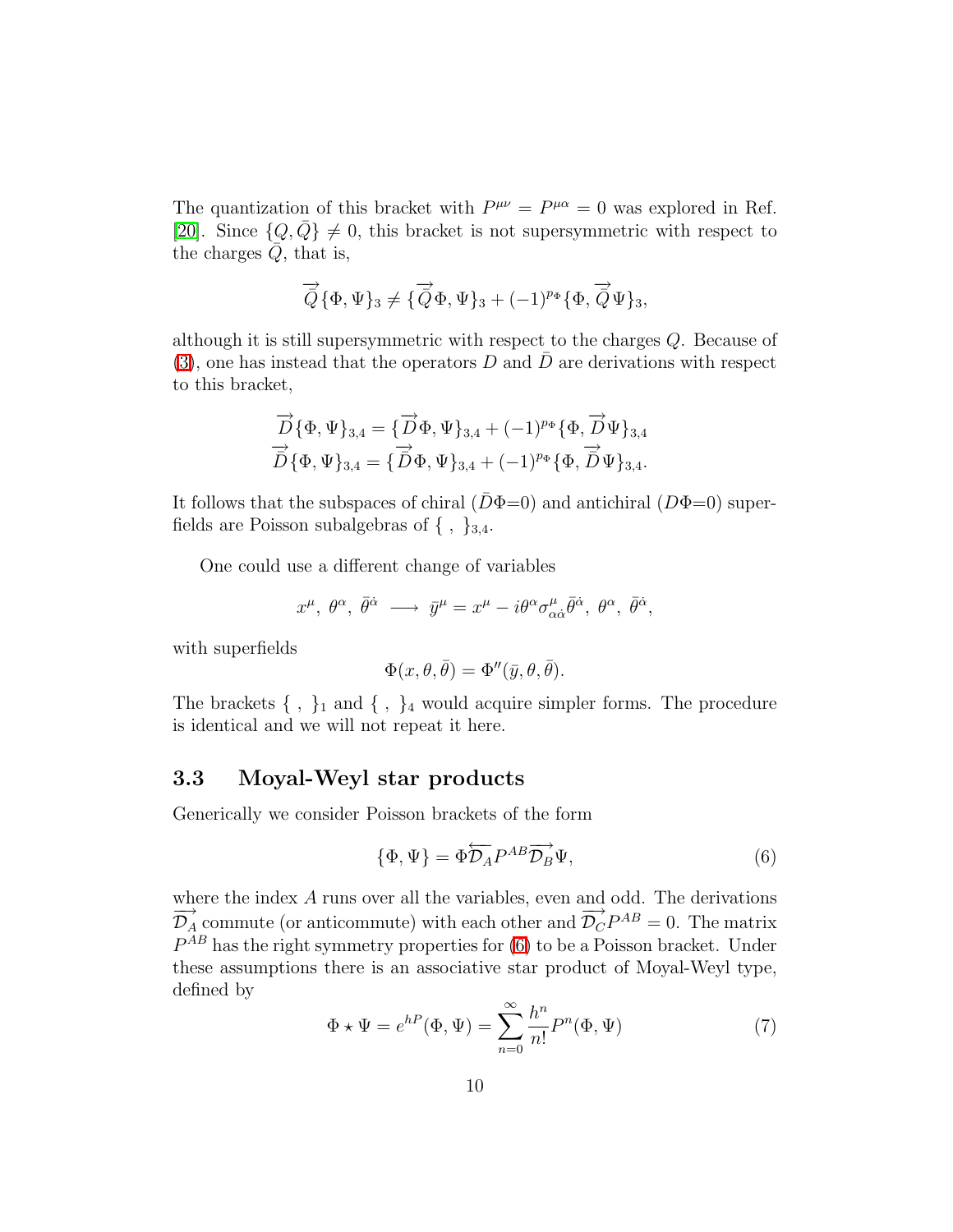where

$$
P^{n}(\Phi, \Psi) = \sum_{A_{1}, \dots, A_{n}; B_{1}, \dots, B_{n}} (-1)^{\rho_{A_{1} \dots A_{n}}^{B_{1} \dots B_{n}}} \Phi \overleftarrow{\mathcal{D}}_{A_{1}} \overleftarrow{\mathcal{D}}_{A_{2}} \cdots \overleftarrow{\mathcal{D}}_{A_{n}} P^{A_{1}B_{1}} P^{A_{2}B_{2}} \cdots P^{A_{n}B_{n}} \overrightarrow{\mathcal{D}}_{B_{n}} \cdots \overrightarrow{\mathcal{D}}_{B_{2}} \overrightarrow{\mathcal{D}}_{B_{1}} \Psi,
$$
  
and 
$$
\rho_{A_{1} \dots A_{n}}^{B_{1} \dots B_{n}} = \sum_{i=1}^{n-1} (p_{A_{i}} + p_{B_{i}}) \sum_{j=i+1}^{n} p_{A_{j}}.
$$

The associativity of the star product

$$
\phi \star (\psi \star \chi) = (\phi \star \psi) \star \chi,
$$

follows from the associativity in the purely even case (see for example [\[23\]](#page-22-5)).

The sign  $\rho$  it is needed to take into account the odd character of  $P^{\mu\alpha}$ . The procedure is as follows. We decompose again  $A = (\mu, \alpha)$  and we define

$$
\overrightarrow{\mathcal{K}}_{a} = \delta_{\mu a} P^{\mu \alpha} \overrightarrow{\mathcal{D}}_{\alpha},
$$

where a and  $\mu$  run over the same set of numbers. Then  $\vec{\mathcal{K}}_a$  is an even derivation. The Poisson bracket can be written as

$$
\{\Phi,\Psi\}=P^{\mu\nu}\Phi\overleftrightarrow{\mathcal{D}}_{\mu}\overrightarrow{\mathcal{D}}_{\nu}\Psi+P^{\alpha\beta}\Phi\overleftrightarrow{\mathcal{D}}_{\alpha}\overrightarrow{\mathcal{D}}_{\beta}\Psi+\delta^{\mu a}\big(\Phi\overleftrightarrow{\mathcal{D}}_{\mu}\overrightarrow{\mathcal{K}}_{a}\Psi-\Phi\overleftrightarrow{\mathcal{K}}_{a}\overrightarrow{\mathcal{D}}_{\mu}\Psi\big).
$$

This is a Poisson bracket with  $\tilde{P}^{AB}$  of block diagonal type (the index A now runs over  $(\mu, a, \alpha)$ . Then we can apply the standard formula for the Moyal-Weyl product (see for example Ref. [\[14\]](#page-21-7)) and obtain the quantization. Returning to the previous notation gives the sign  $\rho$ . In the case where  $P^{AB}$ is block diagonal (that is,  $P^{AB}$  is always even), then  $\rho = 0$ .

Notice that because of

$$
\frac{\partial \Phi}{\partial x^\mu} = \frac{\partial \Phi'}{\partial y^\mu} = \frac{\partial \Phi''}{\partial \bar{y}^\mu},
$$

the star products defined by [\(7\)](#page-9-1) in each of the three sets of coordinates  $(x, \theta, \bar{\theta}), (y, \theta, \bar{\theta}), (\bar{y}, \theta, \bar{\theta})$  is exactly the same.

From the explicit formula for the quantization of the Poisson bracket [\(6\)](#page-9-0), one has that if a derivation  $\mathcal K$  (anti)commutes with  $\mathcal D$ , it is also a derivation either, of the Poisson bracket and of the corresponding star product,

$$
\mathcal{K}(\Phi \star \Psi) = (\mathcal{K}\Phi) \star \Psi + (-1)^{p\kappa p_\Phi} \Phi \star \mathcal{K}(\Psi).
$$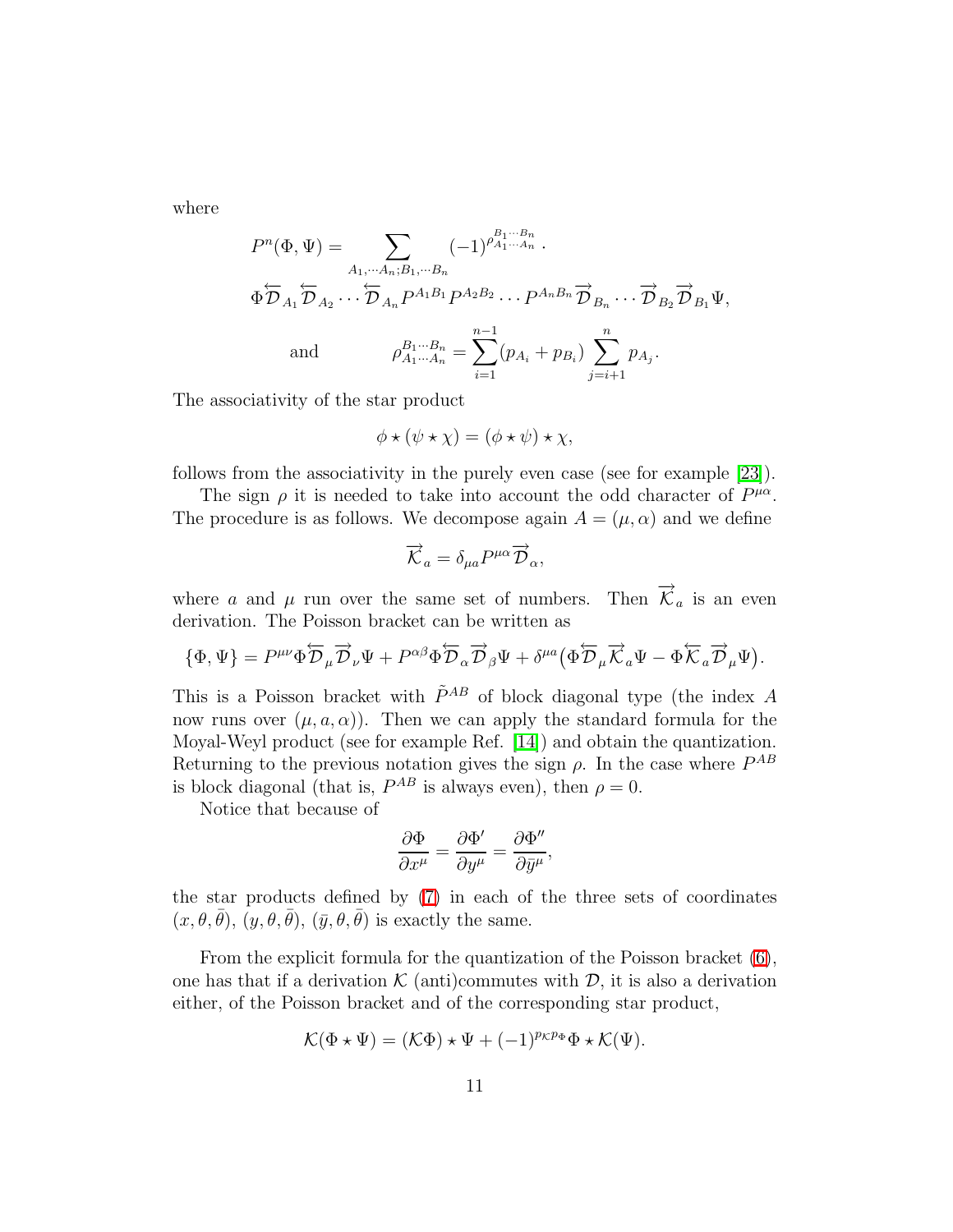So a supersymmetric Poisson bracket gives rise to a supersymmetric star product.

We remark again that in minkowskian signature the star products defined here do not satisfy a reality condition

$$
\bar{\Phi} \star \bar{\Psi} \neq \overline{\Psi \star \Phi},
$$

but they are perfectly consistent (for reality conditions on star products, see for example Ref. [\[26\]](#page-22-6)). As for the Poisson brackets we have

$$
\bar{\Phi} \star_1 \bar{\Psi} = \overline{\Psi \star_2 \Phi}, \qquad \bar{\Phi} \star_3 \bar{\Psi} = \overline{\Psi \star_4 \Phi}.
$$

## <span id="page-11-0"></span>4 Deformed extended superspace: chiral and harmonic superfields

We consider now the case of a superspace with extended supersymmetry, in which more star products exist. In particular, there exists a star product that is not only invariant under supertranslations but also Lorentz invariant. For definiteness we consider a Poisson bracket of type  $\{\ ,\ \}_1$  with  $P^{\mu\nu} = P^{\mu\alpha} = 0$ . The same arguments could be used for brackets of type  $\{ , \}$ <sub>2,3,4</sub>.

Let  $i, j = 1, \ldots N$ . We have

<span id="page-11-1"></span>
$$
\{\Phi, \Psi\} = P^{i\alpha j\beta} \Phi \overleftrightarrow{D}_{\alpha i} \overrightarrow{D}_{\beta j} \Psi.
$$
 (8)

The matrix  $P^{i\alpha}j\beta$  must be symmetric under the simultaneous exchange  $i \leftrightarrow j$ and  $\alpha \leftrightarrow \beta$ . We can write

$$
P^{i\alpha j\beta} = P_s^{ij\alpha\beta} + P_a^{ij} \epsilon^{\alpha\beta},\tag{9}
$$

where the subscripts  $\alpha$  and  $\beta$  mean that the matrix is antisymmetric or symmetric respectively. The first term is symmetric under the independent exchanges  $i \leftrightarrow j$  and  $\alpha \leftrightarrow \beta$ .

The second term is Lorentz invariant. Any Poisson bracket containing only the second term will be Lorentz invariant, and then super Poincaré invariant. This term has no analogue in  $N = 1$ .

We could choose  $P_s^{ij} \alpha \beta = \delta^{ij} P_s^{\alpha \beta}$ . Then first term would be  $O(N)$  invariant.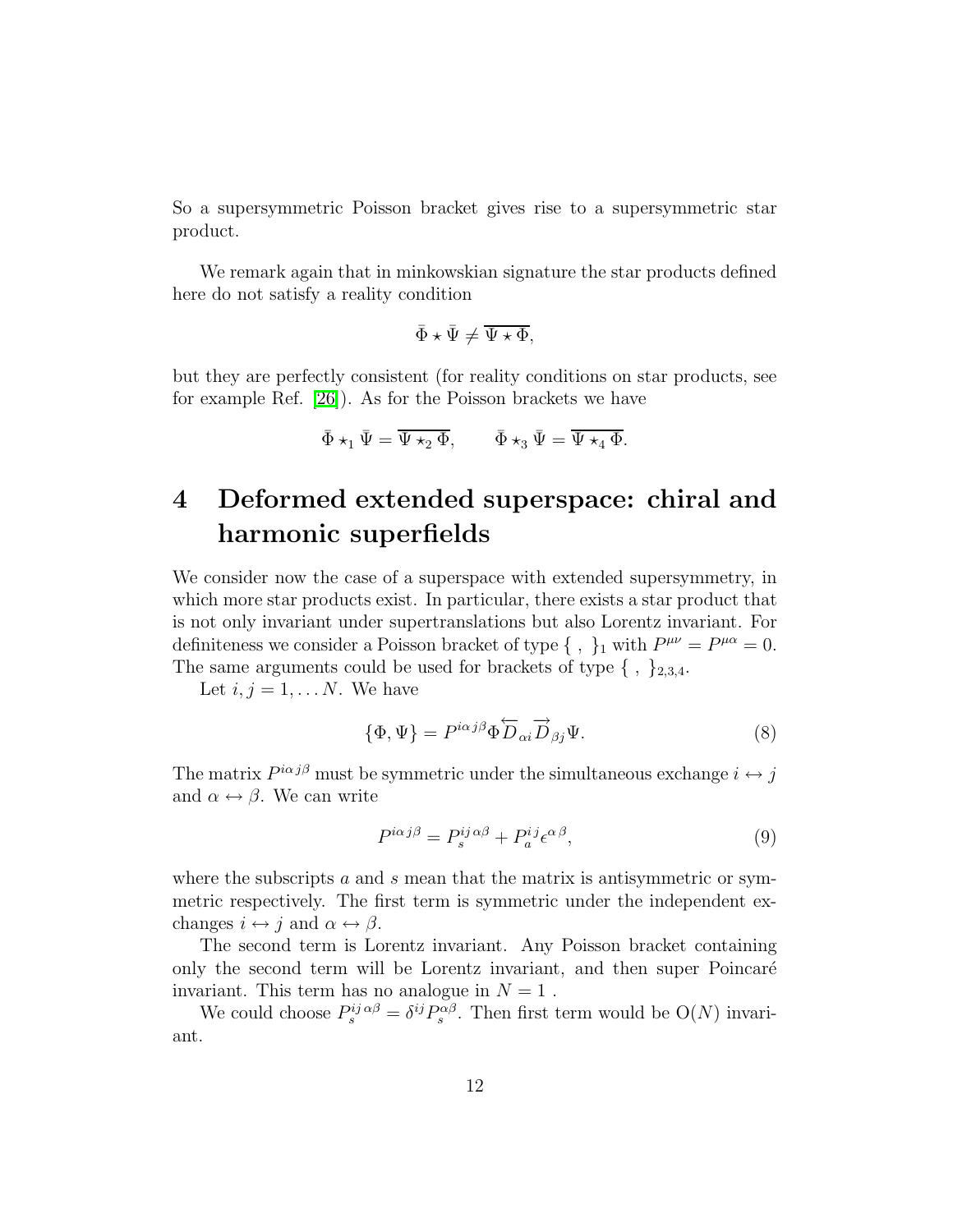For  $N = 2$  we could choose

$$
P^{\alpha i \beta j} = P \epsilon^{ij} \epsilon^{\alpha \beta}.
$$

Then, since  $\epsilon^{ij}$  is an invariant form of SO(2) we can have SO(2) invariance and Lorentz invariance simultaneously. More generally, we can decompose  $(9)$  in terms of representations of  $SO(2)$ 

$$
P^{i\alpha j\beta} = \delta^{ij} P^{\alpha\beta}_{0s} + P^{ij \alpha\beta}_{Ts} + P_{0a} \epsilon^{ij} \epsilon^{\alpha\beta},
$$

where the first and last terms are  $SO(2)$  singlets and the second term is the SO(2) doublet corresponding to the traceless part,  $(P_{Ts}^{ij} \delta_{ij} = 0)$ . The second term does not exist in  $N = 1$ .

It is convenient to make the change of variables

$$
\theta^{\pm \alpha} = \frac{1}{\sqrt{2}} (\theta^{1\alpha} \pm i\theta^{2\alpha}), \qquad \bar{\theta}^{\pm \dot{\alpha}} = \frac{1}{\sqrt{2}} (\theta^{1\dot{\alpha}} \pm i\theta^{2\dot{\alpha}})
$$

so that  $(\theta^{+\alpha})^* = \bar{\theta}^{-\dot{\alpha}}$ . The labels  $\pm$  are charges under SO(2). [\(9\)](#page-11-1) becomes

$$
P^{\pm \alpha \mp \beta} = i(P^{\alpha \beta}_{0s} \mp P_{0a} \epsilon^{\alpha \beta}), \qquad P^{\pm \alpha \pm \beta} = i(P^{\alpha \pm \beta}_{Ts} \pm P^{\alpha \pm \beta}_{Ts}).
$$

This is a suitable basis to describe harmonic superspace [\[22\]](#page-22-2). We make a shift in the superspace variables

$$
x^{\mu}
$$
,  $\theta^{\pm}$ ,  $\bar{\theta}^{\pm}$   $\longrightarrow y^{\mu} = x^{\mu} + i\theta^{+}\sigma^{\mu}\bar{\theta}^{-} - i\theta^{-}\sigma^{\mu}\bar{\theta}^{+}$ ,  $\theta^{\pm}$ ,  $\bar{\theta}^{\pm}$ .

In this basis the covariant derivatives become

$$
D_{\alpha}^{+} = \frac{\partial}{\partial \theta^{-\alpha}}, \qquad D_{\alpha}^{-} = -\frac{\partial}{\partial \theta^{+\alpha}} + 2i \bar{\theta}^{-\dot{\alpha}} \sigma_{\alpha \dot{\alpha}}^{\mu} \partial_{\mu}
$$

$$
\bar{D}_{\dot{\alpha}}^{+} = \frac{\partial}{\partial \bar{\theta}^{-\dot{\alpha}}}, \qquad \bar{D}_{\dot{\alpha}}^{-} = -\frac{\partial}{\partial \bar{\theta}^{+\dot{\alpha}}} - 2i \theta^{-\alpha} \sigma_{\alpha \dot{\alpha}}^{\mu} \partial_{\mu}.
$$

The change of basis can be expressed as

$$
D_{\alpha}^{\pm} = U_i^{\pm} D_{\alpha}^i,
$$

with  $U_i^{\pm}$  being harmonics in  $S^2$ . The only non zero anticommutators are

$$
\{D^+_{\alpha}, \bar{D}^-_{\dot{\alpha}}\} = -\{D^-_{\alpha}, \bar{D}^+_{\dot{\alpha}}\} = -2i\sigma^{\mu}_{\alpha\dot{\alpha}}\partial_{\mu}.
$$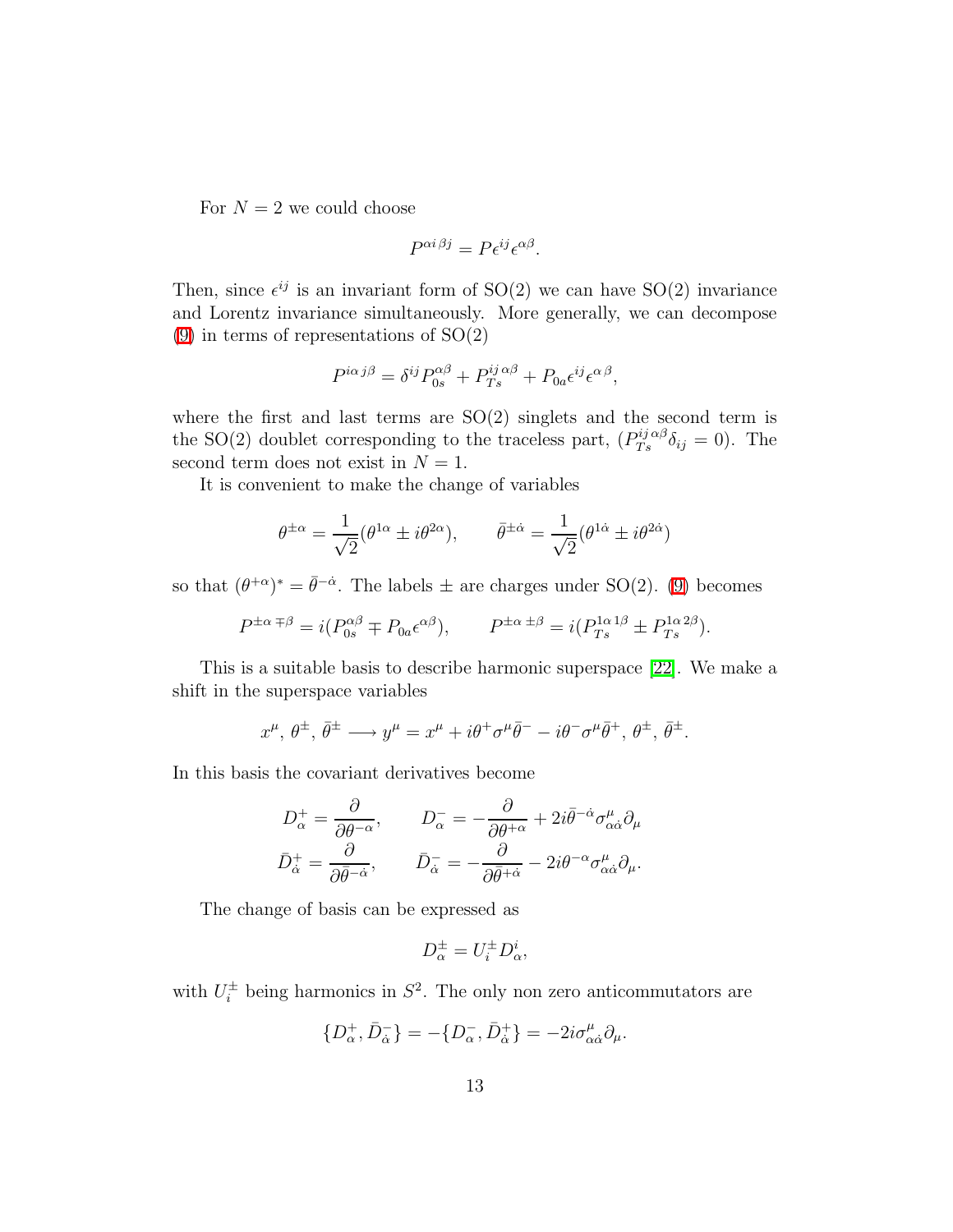Chiral superfields satisfy

$$
\bar D^\pm_{\dot\alpha}\Phi_c=0,
$$

while harmonic superfields are defined as

$$
D_{\alpha}^{-} \Phi_{h} = \bar{D}_{\dot{\alpha}}^{-} \Phi_{h} = 0.
$$

In  $N=2$  superspace, chiral superfields describe vector multiplets while harmonic superfields describe hypermultiplets.

<span id="page-13-1"></span>One could choose for example a deformation like,

$$
\{\Phi, \Psi\} = P^{-\alpha, -\beta} \Phi \overleftarrow{D}_{\alpha}^+ \overrightarrow{D}_{\beta}^+ \Psi + P^{+\alpha, +\beta} \Phi \overleftarrow{D}_{\alpha}^- \overrightarrow{D}_{\beta}^- \Psi + P^{+\alpha, -\beta} \Phi \overleftarrow{D}_{\alpha}^- \overrightarrow{D}_{\beta}^+ \Psi + P^{-\alpha, +\beta} \Phi \overleftarrow{D}_{\alpha}^+ \overrightarrow{D}_{\beta}^- \Psi.
$$
\n(10)

This has no analogue in  $N = 1$ , if  $P^{-\alpha,-\beta}$  or  $P^{+\alpha,+\beta}$  is different from zero. Nevertheless, we have as before that antichiral superfields have Poisson bracket zero, so their product is not deformed.

<span id="page-13-2"></span>Another choice could be a deformation like

$$
\{\Phi, \Psi\} = P^{-\alpha, -\dot{\alpha}} \left( \Phi \overleftrightarrow{D}_{\alpha} + \overrightarrow{D} + \dot{\alpha} \Psi + \Phi \overleftrightarrow{D} + \dot{\alpha} \overleftrightarrow{D}_{\alpha} + \Psi \right) + P^{-\alpha, -\alpha} \Phi \overleftrightarrow{D}_{\alpha} + \overrightarrow{D} + \alpha \Psi + P^{-\dot{\alpha}, -\dot{\alpha}} \Phi \overleftrightarrow{D} + \dot{\alpha} \overleftrightarrow{D}_{\dot{\alpha}} + \Psi.
$$
 (11)

Again, it has no analogue in  $N = 1$ . In this case the product in the subspace of *antiharmonic* superfields  $(D^+_{\alpha} \Phi_{ah} = \bar{D}^+_{\dot{\alpha}} \Phi_{ah} = 0)$  is not deformed.

If only one term, say  $P^{-\alpha,-\dot{\alpha}}$ , is different from zero, then the deformation is given in terms of the vector  $v^{\mu} = P^{-\alpha, -\dot{\alpha}} \sigma_{\alpha}^{\mu}$  $\frac{\mu}{\alpha\dot{\alpha}}$ .

As in section [3.2,](#page-8-0) we could do the same analysis with the operators  $Q$ 's instead of the operators  $D$ 's.

In section [5.2](#page-17-0) we will comment about the physical consequences of these deformations.

## <span id="page-13-0"></span>5 Wess-Zumino model in non commutative superspace

In this section we want to explore the possibility of using the star product to construct Lagrangians of physical theories. The "purely even" deformation (that is, a deformation that is non trivial on the coordinates  $x^{\mu}$ ) has been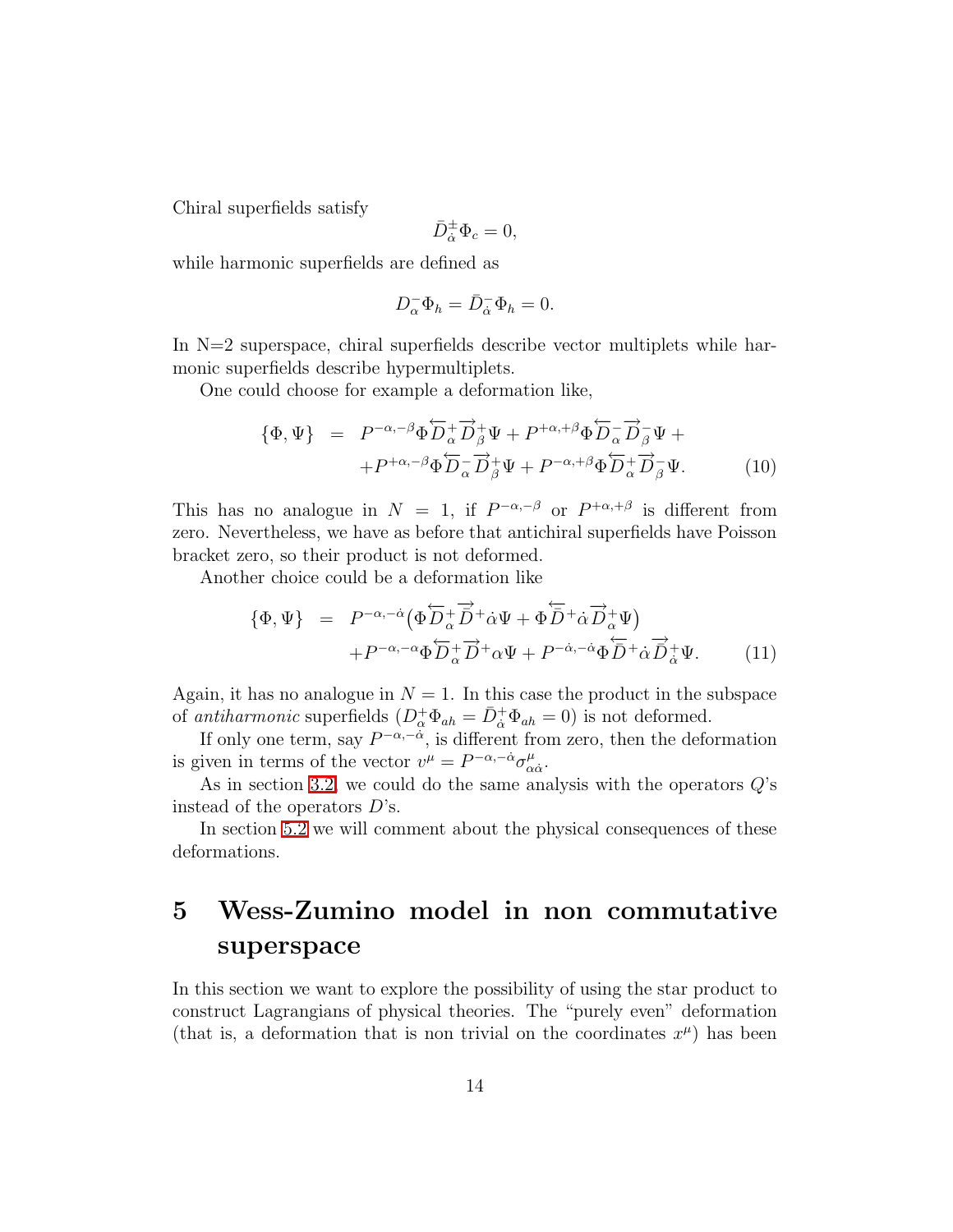studied in [\[14\]](#page-21-7). In order to see the effects of the non commutativity of the odd variables, we will set  $P^{\mu\nu} = 0$ . We will analyze the theory in both, euclidean and minkowskian signatures.

In the first place, we will consider a Poisson bracket of type  $\{\ ,\ \}_1$  and its quantization, which is supersymmetric. A bracket of type  $\{\, ,\, \}_3$  was used in Ref.[\[20\]](#page-22-0), with which we will compare our results.

From now on, unless explicitly stated the star product  $\Phi \star \Psi$ , without any subindex, will refer to the Moyal-Weyl quantization of  $\{\ ,\ \}_1$  with  $P^{\mu\nu}$  =  $P^{\mu\alpha} = 0$ , so

$$
\{\Phi,\Psi\} = P^{\alpha\beta} \Phi \overleftrightarrow{D}_{\alpha} \overrightarrow{D}_{\beta} \Psi.
$$

<span id="page-14-1"></span>The star product has a finite expansion

$$
\Phi \star \Psi = \Phi \Psi + h P^{\alpha \beta} \Phi \overleftrightarrow{D}_{\alpha} \overrightarrow{D}_{\beta} \Psi + \frac{h^2}{4} \det P \Phi \overleftrightarrow{D}^2 \overrightarrow{D}^2 \Psi =
$$
  
=  $\Phi \Psi + h P^{\alpha \beta} (-1)^{(p_{\Phi}+1)} \overrightarrow{D}_{\alpha} \Phi \overrightarrow{D}_{\beta} \Psi - \frac{h^2}{4} \det P \overrightarrow{D}^2 \Phi \overrightarrow{D}^2 \Psi,$  (12)

where

<span id="page-14-0"></span>
$$
\overleftarrow{D}^2 = \overleftarrow{D}_{\alpha} \overleftarrow{D}_{\beta} \epsilon^{\alpha \beta}, \qquad \overrightarrow{D}^2 = \epsilon^{\beta \alpha} \overrightarrow{D}_{\alpha} \overrightarrow{D}_{\beta}.
$$

Another convenient way of expressing the star product is

$$
\Phi \star \Psi = \Phi \Psi + \overrightarrow{D}_{\alpha} \left( h P^{\alpha \beta} (-1)^{(p_{\Phi}+1)} \Phi \overrightarrow{D}_{\beta} \Psi + \frac{h^2}{4} \det P \overrightarrow{D}^{\alpha} \Phi \overrightarrow{D}^2 \Psi \right), \quad (13)
$$

which makes manifest the fact that the difference between the ordinary product and the star product is a total covariant derivative.

From now on we will use only left derivatives and we will denote them simply as  $D_{\alpha}$ ,  $\bar{D}_{\dot{\alpha}}$ . We will also consider only even superfields, so  $p_{\Phi} = 0$ ,

The subalgebra of antichiral fields  $(D\Phi_a = 0)$  does not get deformed,

$$
\Phi_a \star \Psi_a = \Phi_a \Psi_a.
$$

More generally, the star product of an antichiral field with a general field is the commutative product,

$$
\Phi_a \star \Psi = \Phi_a \Psi.
$$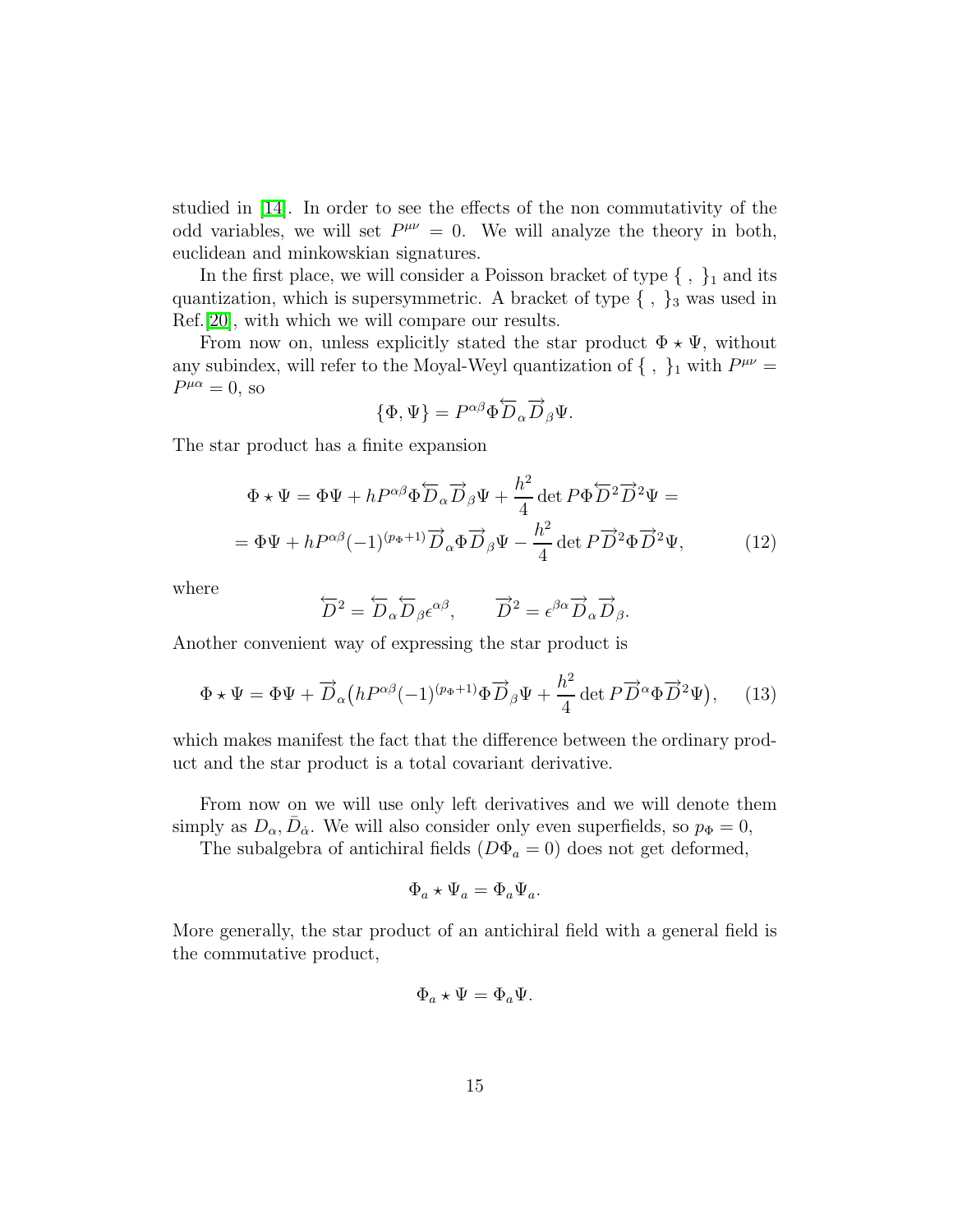### <span id="page-15-1"></span>5.1 1/2 supersymmetric lagrangian in euclidean superspace

In this subsection we consider a superspace with euclidean signature, so  $\theta$ and  $\theta$  are pseudoreal and independent. We will see that the difficulty in defining a star product that is simultaneously supersymmetric and has subalgebras of chiral and antichiral superfields will lead to an explicit breaking of supersymmetry in the Lagrangian.

Let  $\Phi$  be a chiral superfield, and  $\Phi$  an antichiral superfield. The prescription for the kinetic term in the Wess-Zumino lagrangian is

$$
\int d^2\theta d^2\bar{\theta} \Phi \star \bar{\Phi} = D^2 \bar{D}^2 \Phi \star \bar{\Phi}|_{\theta = \bar{\theta} = 0}
$$

which does not get deformed. The interaction terms that involve powers  $\bar{\Phi}^{(\star n)} = \bar{\Phi}^n$  (in an obvious notation) do not get deformed neither. These superfields are antichiral, so the classical prescription for the Lagrangian

$$
\int d^2\!\overline{\theta}\,\bar{\Phi}^n = \bar{D}^2\Phi \star \bar{\Phi}|_{\bar{\theta}=0}
$$

does not break supersymmetry.

We want to analyze the terms that can have a non trivial contribution from the star product, as for example,  $\Phi^{(\star n)}$ . This term is not a chiral superfield. But we can still give the prescription

$$
\int d^2\theta \, \Phi^{\star n} = D^2 \Phi^{(\star n)}|_{\theta = \bar{\theta} = 0}.
$$

We will see that this prescription breaks 1/2 of the supersymmetries, the  $\bar{Q}_{\alpha}$ , but it is still invariant under the  $Q_{\alpha}$ .

For  $n = 2$ , and using [\(13\)](#page-14-0), we have

<span id="page-15-0"></span>
$$
D^2(\Phi \star \Phi) = D^2(\Phi^2).
$$

For  $n = 3$ , and using [\(12\)](#page-14-1) we have

$$
D^2(\Phi \star \Phi \star \Phi) = D^2(\Phi^3) - \frac{h^2}{4} \det PD^2 \Phi D^2 \Phi D^2 \Phi. \tag{14}
$$

Let us express the chiral field in terms of ordinary fields as usual

$$
\Phi(y,\theta) = A(y) + \theta \psi(y) + \theta \theta F(y).
$$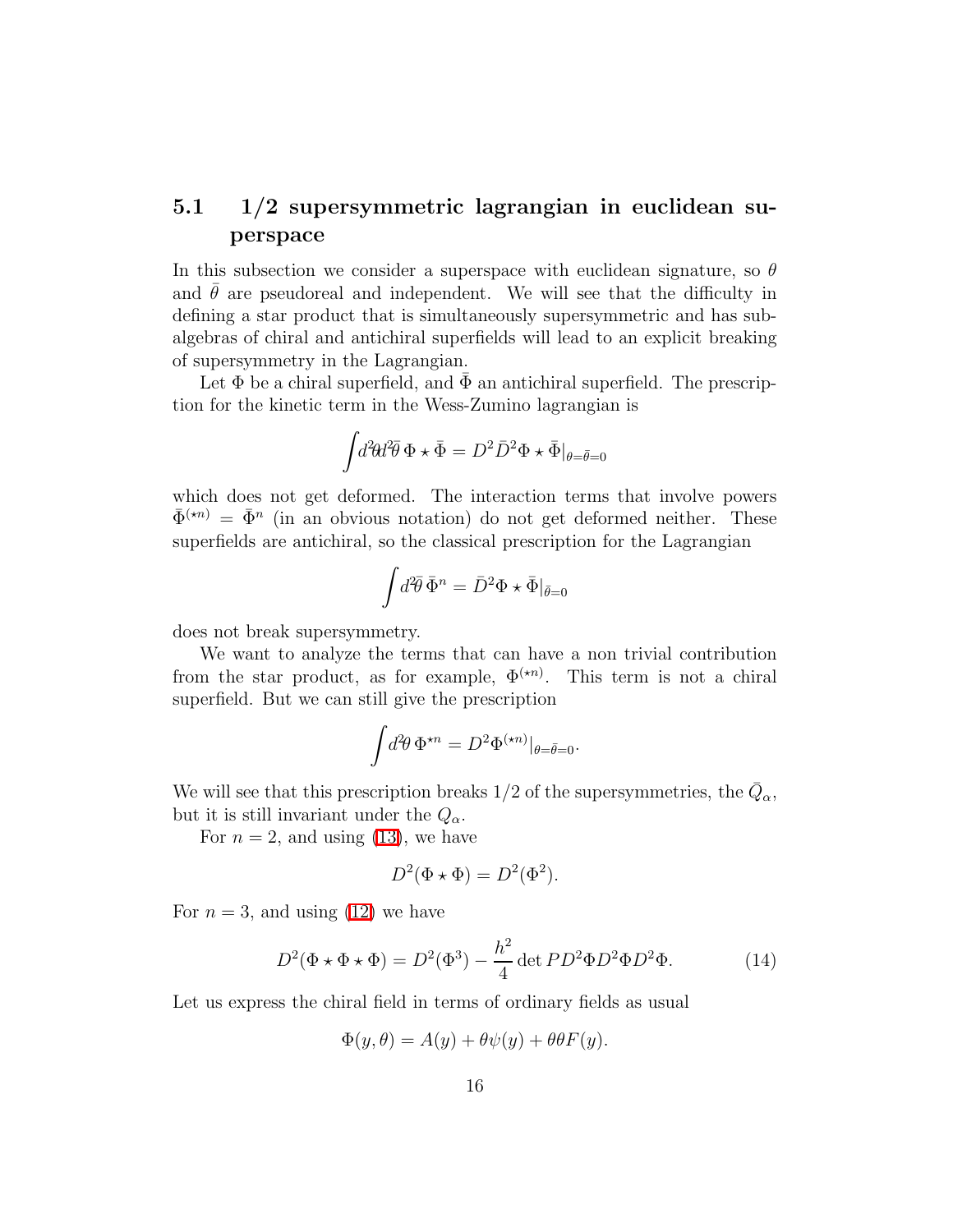Then

$$
D^{2}(\Phi \star \Phi \star \Phi)|_{\theta = \bar{\theta}=0} = D^{2}(\Phi^{3})|_{\theta = \bar{\theta}=0} - \frac{h^{2}}{4} \det PF^{3}.
$$

The term that is added to the action is proportional to  $F<sup>3</sup>$ . Since the term  $\Phi^{(*3)}$  is non chiral, the Lagrangian cannot be invariant under the whole supersymmetry algebra. Let us see this statement in more detail. Let Ψ be an antichiral superfield  $D\Psi = 0$ ,

$$
\Psi(\bar{y}, \bar{\theta}) = B(\bar{y}) + \bar{\theta}\bar{\chi}(\bar{y}) + \bar{\theta}\bar{\theta}G(\bar{y}).
$$

<span id="page-16-0"></span>The supersymmetry transformations are

$$
\delta_{\epsilon}B = 0 \qquad \qquad \delta_{\bar{\epsilon}}B = \bar{\epsilon}\bar{\chi}
$$

$$
\delta_{\epsilon}\bar{\chi} = -i2\epsilon\sigma^{\mu}\partial_{\mu}B \qquad \qquad \delta_{\bar{\epsilon}}\bar{\chi} = 2G\bar{\epsilon}
$$

$$
\delta_{\epsilon}G = i\epsilon\sigma^{\mu}\partial_{\mu}\bar{\chi} \qquad \qquad \delta_{\bar{\epsilon}}G = 0 \qquad (15)
$$

The component B of an antichiral superfield is invariant under the supersymmetries Q. If  $\bar{\chi}$  were a total derivative, then the integral of B on space time would be invariant under both, the  $Q$  and  $\overline{Q}$  supersymmetries. In particular  $D^2\Theta$  is an antichiral superfield for arbitrary  $\Theta$ , and if  $\Theta$  is itself a chiral superfield then the component  $\bar{\chi}$  is a total derivative.

In this case, the lagrangian is constructed as  $D^2\Theta$ , but  $\Theta$  contains non chiral terms. As a consequence, the action can only be invariant under half of the supersymmetry generators.

It is remarkable that the Lagrangian that we obtain is the same that the one proposed in Ref. [\[20\]](#page-22-0). There, the star product chosen was the star product quantizing a bracket of type  $\{\ ,\ \}_3$  in [\(5\)](#page-8-1). This star product breaks the  $Q$  supersymmetries explicitly, and although chiral fields are a good subalgebra of the star product, the resulting Lagrangian preserves only half of the supersymmetries.

It is easy to compute some higher order terms in the Lagrangian,

$$
D^{2}(\Phi^{(*4)}) = D^{2}\Phi^{4} - \frac{1}{2}\det P(D^{2}\Phi^{2})D^{2}\Phi D^{2}\Phi,
$$
  

$$
D^{2}(\Phi^{(*5)}) = D^{2}\Phi^{4} + \frac{1}{2}\det P(D^{2}\Phi)^{2}D^{2}\Phi^{3}
$$

$$
+ \frac{1}{4}\det P(D^{2}\Phi^{2})^{2}D^{2}\Phi + \frac{1}{16}(\det P)^{2}(D^{2}\Phi)^{5}.
$$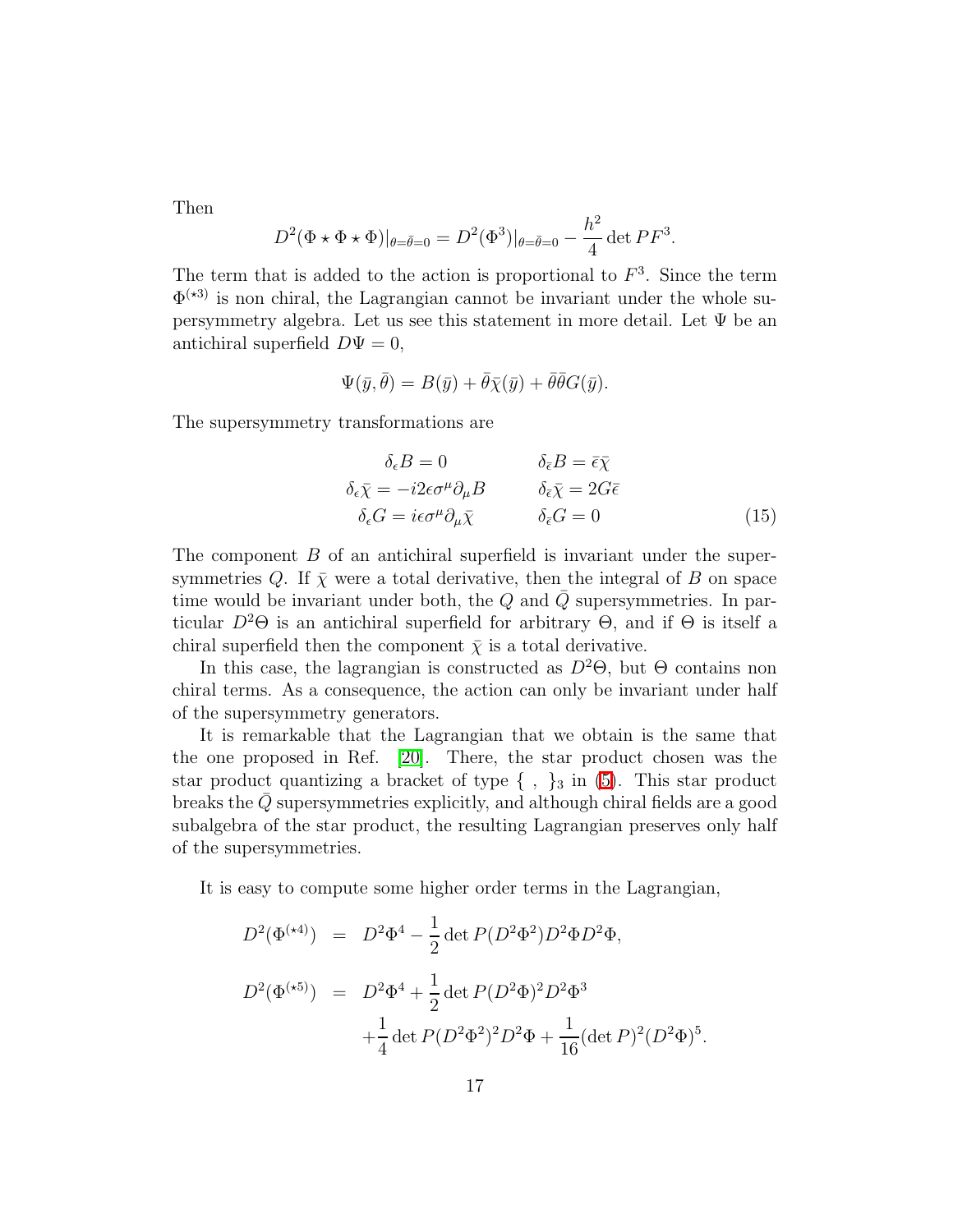As mentioned in Ref. [\[20\]](#page-22-0), the terms appearing in the Lagrangian contain  $P^{\alpha\beta}$  only through the expression det P, so the action is Lorentz invariant.

Quantum properties of the model with the deformation involving the  $Q_{\alpha}$ operators have been studied in Rfs. [\[27,](#page-22-7) [28\]](#page-22-8)

#### <span id="page-17-0"></span>5.2 A comment on N=2 theories.

We remind that for  $N = 2$  theories we considered two types of deformations, [\(10\)](#page-13-1) and [\(11\)](#page-13-2). One could construct theories with the method we have used for  $N = 1$ . In the first case (the chiral case), one would expect that the  $\bar{Q}_{\dot{\alpha}}^{\pm}$ supersymmetry will be broken, while in the second case (the harmonic case) the broken supersymmetries will be  $\bar{Q}^+_{\dot\alpha}, Q^+_{\alpha}$  .

Since  $N = 2$  theories may contain both, chiral and harmonic superfields, such a theory will have three broken supersymmetries,  $\bar{Q}_{\dot{\alpha}}^{\pm}$  and  $\bar{Q}_{\dot{\alpha}}^{+}$ . This is in agreement with Ref. [\[21\]](#page-22-1).

# 5.3 An example with  $P^{\mu\alpha} \neq 0$ .

In this section we want to consider an example of a deformation with  $P^{\mu\alpha} \neq 0$ . Generically  $P^{\mu\alpha} \neq 0$  contains  $4 \times 2$  odd parameters, so the expansion of the star product [\(7\)](#page-9-1) will necessarily end at order 8. We consider here the following ansatz: We take  $P^{\mu\alpha} = 0$  for  $\mu \neq 1$  and  $P^{1\alpha} \neq 0$ . We denote  $\partial_1 = \partial_2$ and  $P^2 = P^{1\alpha} P_{1\alpha}$ . We have

$$
\Phi \star \Phi = \Phi^2 + \frac{h^2}{2} P^2 (D^{\alpha} \partial \Phi D_{\alpha} \partial \Phi - D^2 \Phi \partial^2 \Phi) =
$$
  

$$
\Phi^2 + \frac{h^2}{2} P^2 ((D^{\alpha} (\partial \Phi \partial D_{\alpha} \Phi) - \partial (\partial \Phi D^2 \Phi)) =
$$
  

$$
\Phi^2 + \frac{h^2}{2} P^2 (\frac{1}{2} D^2 (\partial \Phi)^2 - \partial (\partial \Phi D^2 \Phi)).
$$

We want to compute the contribution of  $\Phi \star \Phi \star \Phi$  to the Lagrangian,

$$
D^2((\Phi \star \Phi)\Phi) = D^2(\Phi^3 + \frac{h^2}{2}P^2(\frac{1}{2}D^2(\partial \Phi)^2\Phi - \partial(\partial \Phi D^2\Phi)\Phi)) \simeq
$$
  

$$
D^2\Phi^3 + \frac{3}{2}\frac{h^2}{2}D^2(\partial \Phi)^2D^2\Phi^2,
$$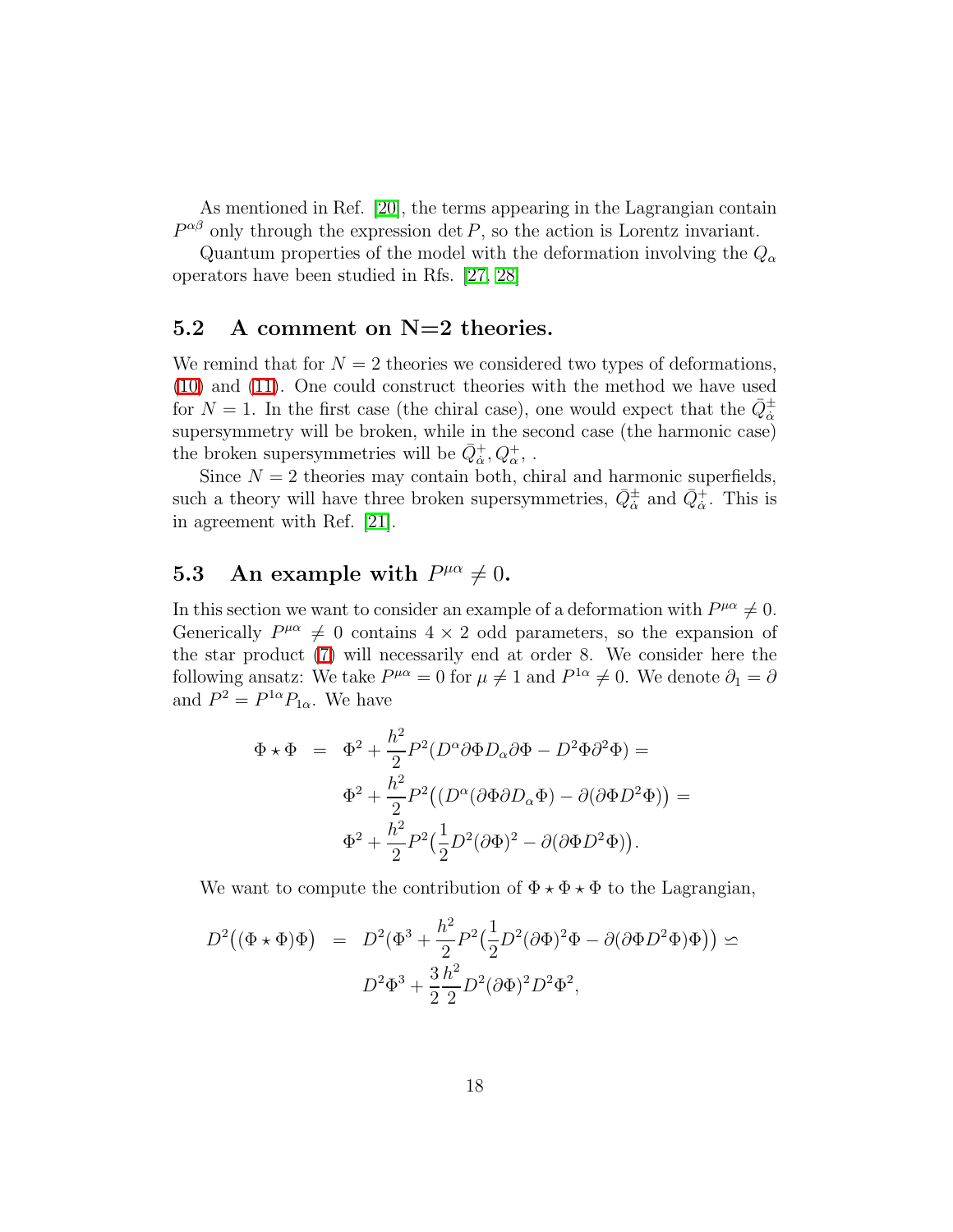modulo terms that are total spacetime derivatives. The deformation term is proportional to

$$
P^2F(\frac{1}{4}\partial\psi\partial\psi - \partial A\partial F) \simeq P^2(\frac{1}{4}(\partial\psi^{\alpha}\partial\psi_{\alpha})F + \frac{1}{2}F^2\Box A)
$$

The term of order 1 in  $h$  will appear only if we take more than one superfield. We could have, for example  $(\Phi_1 \star \Phi_2)\Phi$ . Assume for simplicity that only one Grassmann parameter  $P^{\mu\alpha}$  is different from zero, so only the first order contributes. We keep nevertheless the Lorentz covariant notation. Then, up to total spacetime derivatives

$$
D^{2}((\Phi_{1} \star \Phi_{2})\Phi) \simeq P^{\mu\alpha}(\Phi_{1}D_{\alpha}\Phi_{2}\partial_{\mu}\Phi - \Phi_{1}\partial_{\mu}\Phi_{2}D_{\alpha}\Phi) \simeq
$$
  
\n
$$
P^{\mu\alpha}(((A_{1}\psi_{2\alpha}) - (A_{2}\psi_{1\alpha}))\partial_{\mu}F - (A_{1}F_{2} - A_{2}F_{1})\partial_{\mu}\psi_{\alpha}
$$
  
\n
$$
+ F(\psi_{1\alpha}\partial_{\mu}A_{2} - \psi_{2\alpha}\partial_{\mu}A_{1} + A_{1}\partial_{\mu}\psi_{2\alpha} - A_{2}\partial_{\mu}\psi_{1\alpha}) -
$$
  
\n
$$
(F_{1}\partial_{\mu}A_{2} - F_{2}\partial_{\mu}A_{1} + A_{1}\partial_{\mu}F_{2} - A_{2}\partial_{\mu}F_{1})\psi_{\alpha}).
$$

### <span id="page-18-0"></span>5.4 Supersymmetric lagrangian in minkowskian superspace

We consider now a superspace with minkowskian signature. We remind that the star product does not have a reality condition,

<span id="page-18-1"></span>
$$
\bar{\Phi} \star \bar{\Psi} \neq \overline{\Psi \star \Phi}.
$$
 (16)

 $\Phi$  and  $\bar{\Phi}$  are now related by complex conjugation. The kinetic term  $\Phi \star \bar{\Phi} = \Phi$  $\Phi\bar{\Phi}$  is real and not deformed. We consider terms of two types, with the following prescriptions:

1.  $\Phi^{(\star n)}$  is a non-chiral superfield. It contributes to the action as

$$
\int d^2\theta d^2\overline{\theta} \, \Phi^{(\star n)} = D^2 \overline{D}^2 \Phi^{(\star n)}|_{\theta = \overline{\theta} = 0}.
$$

This becomes zero in the classical limit,  $h \to 0$ , so it is a purely non commutative correction. It is not real, so we follow the standard prescription of adding the hermitian conjugate term to the action,

$$
\int d^2\theta d^2\overline{\theta} \, \overline{\left(\Phi^{(*n)}\right)} = D^2 \overline{D}^2 \overline{\left(\Phi^{(*n)}\right)} \big|_{\theta = \overline{\theta} = 0}.
$$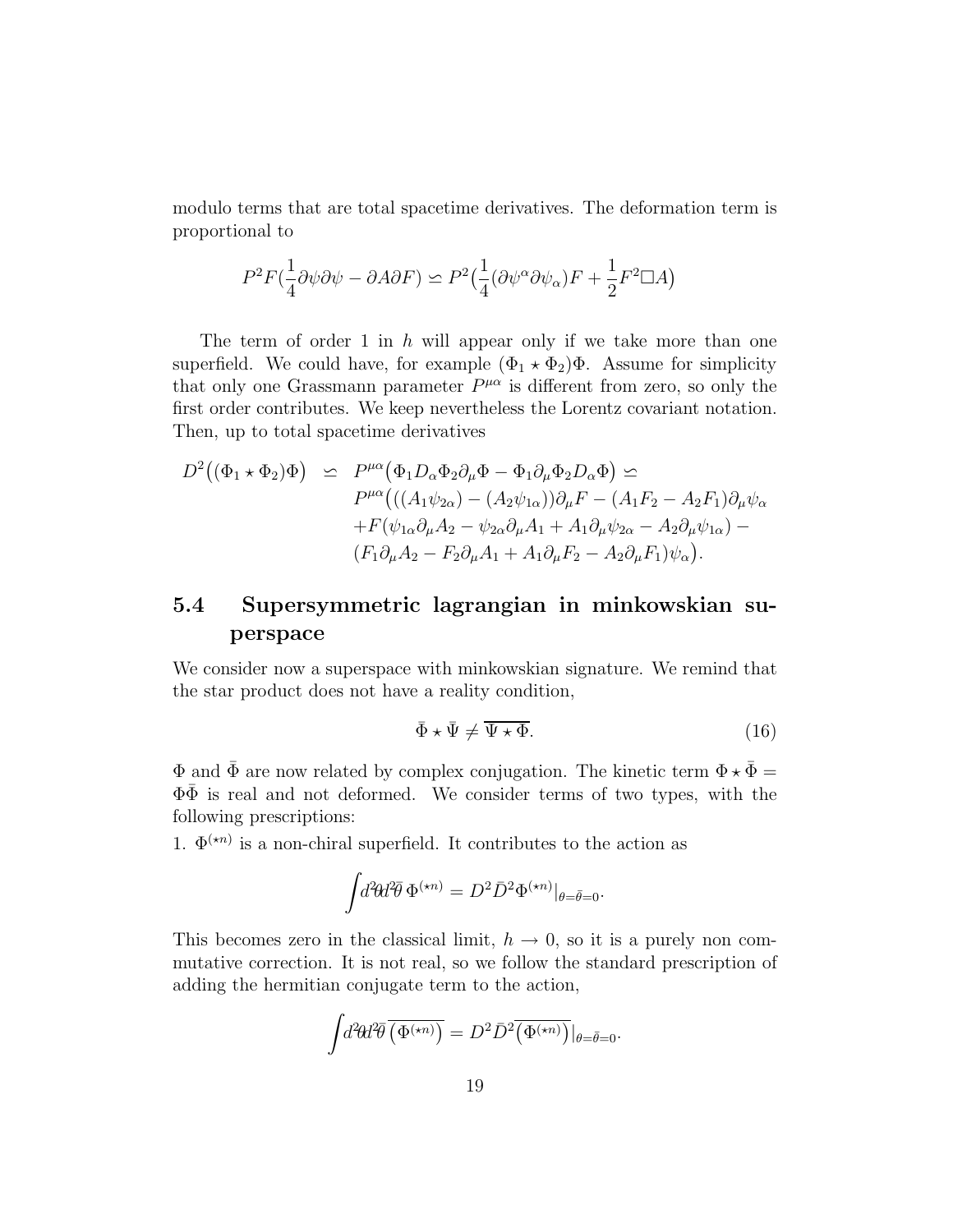Notice that because of [\(16\)](#page-18-1),  $\overline{(\Phi^{(n)})} \neq \overline{\Phi}^{(n)}$ .

2.  $\bar{\Phi}^{(\star n)} = \bar{\Phi}^n$  is an antichiral superfield. We introduce it in the action as

$$
\int d^2\bar{\theta} \,\bar{\Phi}^n = \bar{D}^2 \bar{\Phi}^n|_{\bar{\theta}=0}.
$$

Again, we should add the hermitian conjugate term

$$
\int d^2\theta \,\overline{\left(\bar{\Phi}^n\right)} = D^2 \overline{\left(\bar{\Phi}^n\right)}|_{\theta=0} = D^2(\Phi^n)|_{\theta=0}.
$$

The kinetic term plus terms of the type 1 and 2 (together with their hermitian conjugates) give a deformed, supersymmetric Wess-Zumino model, formulated in a non commutative superspace with a non trivial deformation of the odd variables, and that has the correct classical limit.

The deformation of  $\Phi^{(\star 2)} = \Phi^2$  is a total  $(\partial, D)$  derivative.

Notice that one can use either the star product corresponding to a Poisson bracket of type  $\{\ ,\ \}_1$  (involving the D's), or a star product associated with the Poisson bracket  $\{\ ,\ \}_2$  (involving the D's). The prescription to compute the Lagrangian will lead to the same Lagrangian. So both star products can be used interchangeably in the action, and have the same physical meaning.

Let us compute the term of type 1. For  $n = 3$ . We have (using [\(14\)](#page-15-0))

$$
\bar{D}^2 D^2 (\Phi \star \Phi \star \Phi)|_{\theta = \bar{\theta} = 0} =
$$
\n
$$
= \bar{D}^2 (D^2 (\Phi^3) - \frac{h^2}{4} \det PD^2 \Phi D^2 \Phi D^2 \Phi)|_{\theta = \bar{\theta} = 0} =
$$
\n
$$
= \frac{h^2}{4} \det P \left( \frac{1}{2} \sigma^{\mu}_{\alpha \dot{\alpha}} \sigma^{\nu}_{\beta \dot{\beta}} \epsilon^{\dot{\alpha} \dot{\beta}} \partial_{\mu} \psi^{\alpha} \partial_{\nu} \psi^{\beta} F + F^2 \Box A \right).
$$

Notice that the correction to the Wess-Zumino action computed in Section [5.1](#page-15-1) corresponds to the first component of the chiral superfield  $(D^2\Phi)^3$ , and consequently breaks  $1/2$  supersymmetry  $(Q)$  (see [\(15\)](#page-16-0)). In minkowskian spacetime, adding the hermitian conjugate of this term will break the other half of the supersymmetry  $(Q)$ , so the resulting action will not be invariant under any supersymmetry.

Instead, the correction that we compute here is the last component of the same superfield  $(D^2\Phi)^3$ . The variation of the last component of a chiral superfield under supersymmetry transformations is a total spacetime derivative, and the action is supersymmetric.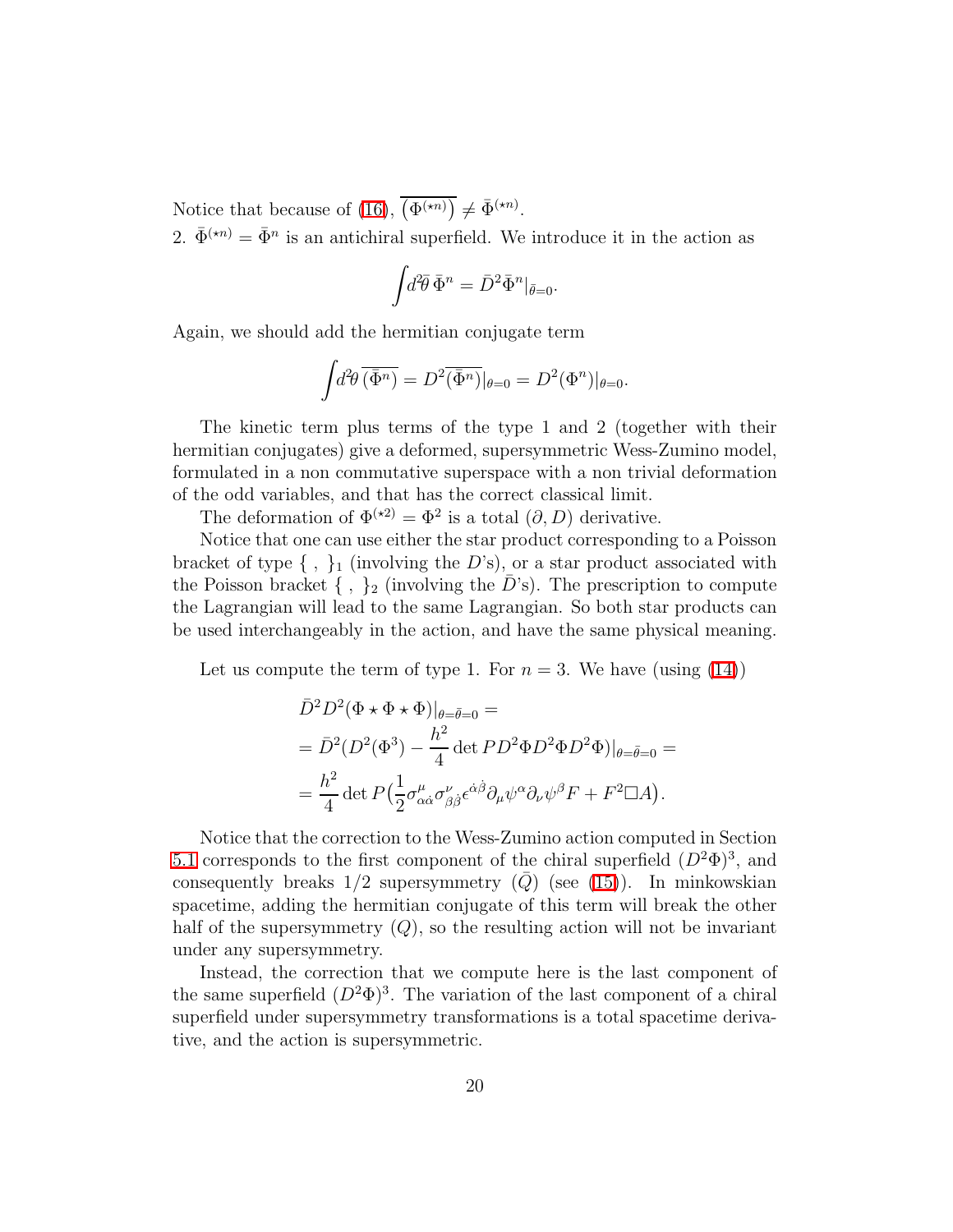### Acknowledgments

S. F. and O. M. want to thank the INFN, Sezione di Torino and the Politecnico di Torino for their hospitality during the realization of this work.

M. A. Ll. wants to thank the Departament de Física Teòrica of the Universitat de València and the IFIC for their hospitality during the realization of this work.

O. M. wants to thank the the Ministerio de Ciencia y Tecnología, Spain, for his FPI research grant.

Work supported in part by the European Community's Human Potential Program under contract HPRN-CT-2000-00131 Quantum Space-Time, in which M. A. Ll. is associated to Torino University.

The work of S. F. has also been supported by the D.O.E. grant DE-FG03- 91ER40662, Task C.

The work of M. A. Ll. and O. M. has also been supported by the research grant BFM 2002-03681 from the Ministerio de Ciencia y Tecnología (Spain) and from EU FEDER funds.

### <span id="page-20-0"></span>References

- <span id="page-20-1"></span>[1] A. Connes, M. R. Douglas and A. Schwarz, *Noncommutative geometry and matrix theory: Compactification on tori.* JHEP 9802:003 (1988).
- [2] T. Banks, W. Fischler, S. H. Shenker and L. Susskind, *M theory as a matrix model: A conjecture.* Phys. Rev. D55 5112 (1997).
- <span id="page-20-2"></span>[3] N. Seiberg and E. Witten, *String theory and noncommutative geometry.* JHEP 9909:032 (1999).
- <span id="page-20-4"></span><span id="page-20-3"></span>[4] M. R. Douglas and N. A. Nekrasov, *Noncommutative field theory,* Rev. Mod. Phys. 73, 977 (2001).
- [5] H. Ooguri and C. Vafa, *The C-deformation of gluino and nonplanar diagrams,* [hep-th/0302109;](http://arXiv.org/abs/hep-th/0302109) *Gravity induced C-deformation*, [hep-th/0303063.](http://arXiv.org/abs/hep-th/0303063)
- <span id="page-20-5"></span>[6] J. de Boer, P. A. Grassi and P. van Nieuwenhuizen, *Non-commutative superspace from string theory*,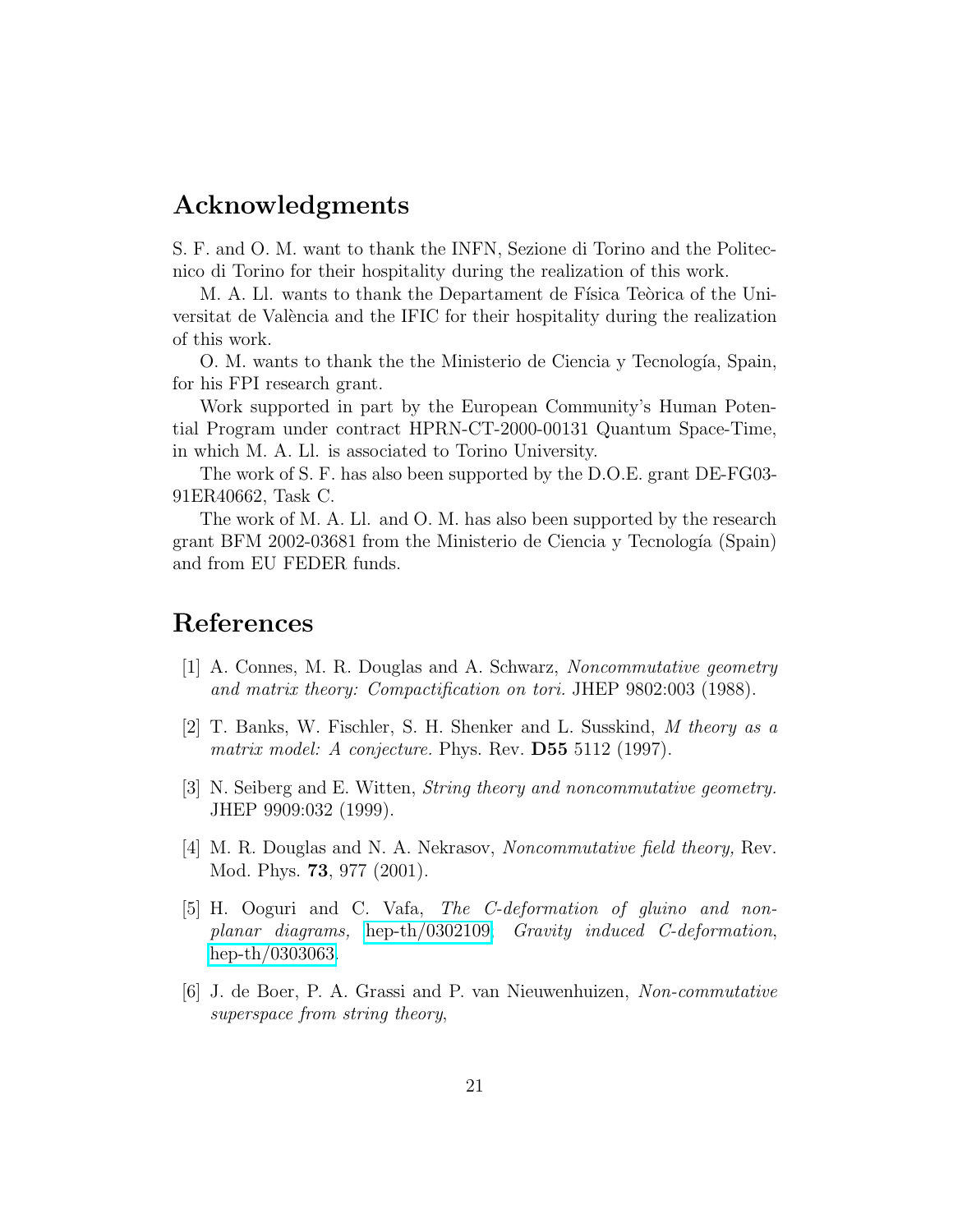<span id="page-21-0"></span>[7] S. Doplicher, K. Fredenhagen, J. E. Roberts, *The quantum structure of space-time at Planck scale and quantum fields*. Commun.Math.Phys.172 187-220,(1995).

[hep-th/0302078.](http://arXiv.org/abs/hep-th/0302078)

- <span id="page-21-2"></span><span id="page-21-1"></span>[8] A. Connes, *Non commutative geometry*. Academic Press, Inc. London (1990).
- [9] G. Landi, *An introduction to noncommutative spaces and their geometries*. Springer-Verlag (1997).
- <span id="page-21-4"></span><span id="page-21-3"></span>[10] J. Madore, S. Schraml, P. Schupp and J. Wess, *Gauge theory on noncommutative spaces* Eur. Phys. J. C 16, 161 (2000).
- <span id="page-21-5"></span>[11] D. Brace, B. L. Cerchiai and B. Zumino, *Non-Abelian gauge theories on noncommutative spaces,* Int. J. Mod. Phys. A 17S1, 205 (2002).
- <span id="page-21-6"></span>[12] L. Alvarez-Gaumé and M. A. Vázquez-Mozo, *General properties of noncommutative field theories,* [hep-th/0305093.](http://arXiv.org/abs/hep-th/0305093)
- <span id="page-21-7"></span>[13] Chong-Sun Chu and F. Zamora, *Manifest supersymmetry in noncommutative geometry,* JHEP 0002, 022 (2000).
- [14] S. Ferrara and M. A. Lled´o, *Some aspects of deformations of supersymmetric field theories,* JHEP 05 008 (2000).
- <span id="page-21-8"></span>[15] L. Brink and J. H. Schwarz, *Quantum superspace,* Phys. Lett. B 100 310 (1981).
- <span id="page-21-9"></span>[16] J. H. Schwarz and P. van Nieuwenhuizen, *Speculations concerning a fermionic substructure of space-time,* Lett. Nuovo Cim. 34 21 (1982).
- <span id="page-21-11"></span><span id="page-21-10"></span>[17] A. Schwarz, *Noncommutative supergeometry, duality and deformations,* Nucl. Phys. B 650, 475 (2003).
- [18] R. Fioresi and M. A. Lled´o, *On algebraic supergroups, coadjoint orbits and their deformations*. [math.qa/0301362.](http://arXiv.org/abs/math/0301362)
- <span id="page-21-12"></span>[19] M. Hatsuda, S. Iso and H. Umetsu, *Noncommutative superspace, supermatrix and lowest Landau level,* [hep-th/0306251.](http://arXiv.org/abs/hep-th/0306251)